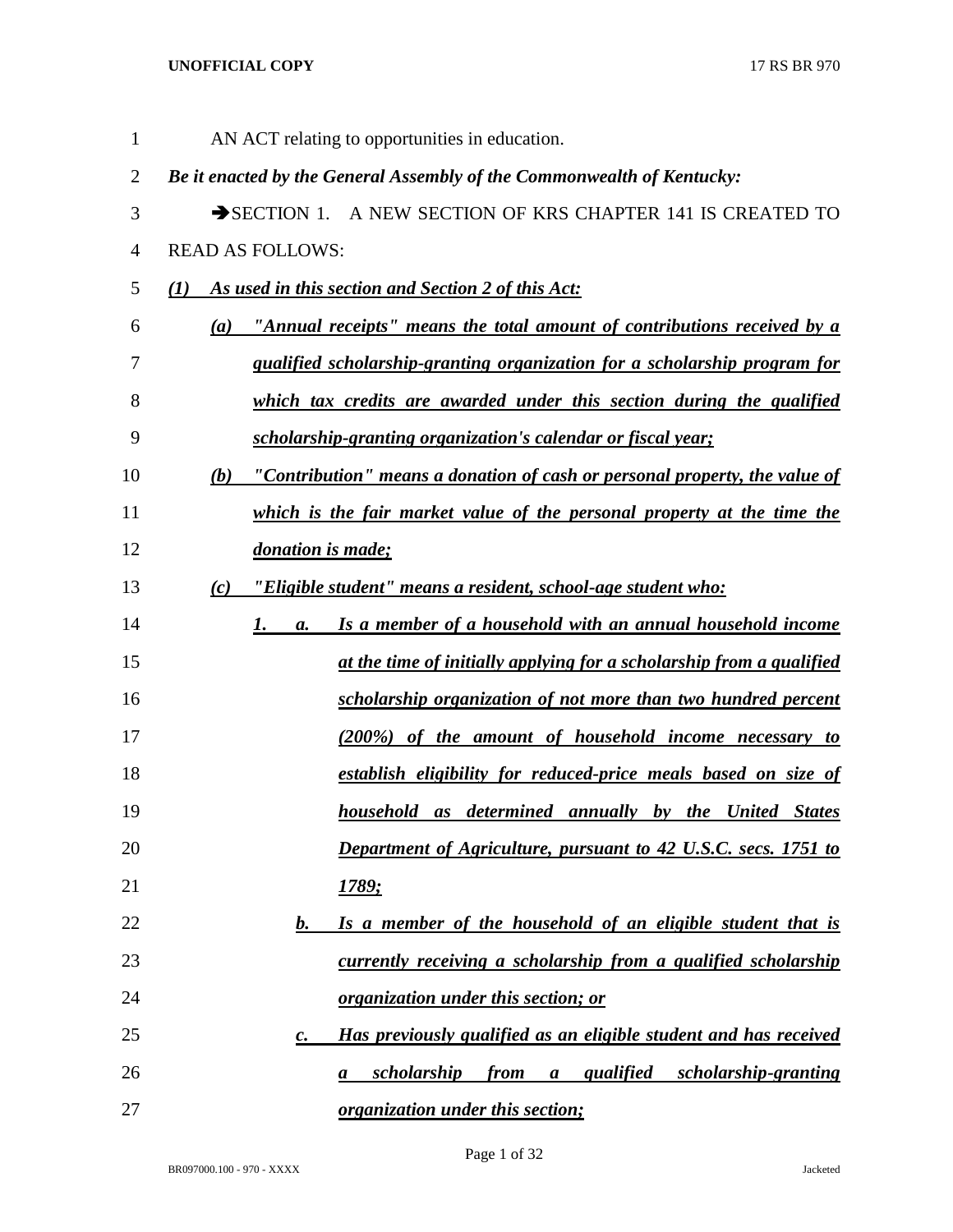| 1  | Has an active individualized education program written within the<br><u>2.</u>   |
|----|----------------------------------------------------------------------------------|
| 2  | past thirty-six (36) months prior to applying for a scholarship under            |
| 3  | this section and that complies with administrative regulations                   |
| 4  | <u>promulgated by the Kentucky Board of Education; or</u>                        |
| 5  | Has received a diagnosis from a physician licensed under KRS<br><u>3.</u>        |
| 6  | Chapter 311 or from a psychologist licensed under KRS Chapter 319                |
| 7  | <u>for one (1) or more of the following:</u>                                     |
| 8  | Aphasia as defined in KRS 158.305;<br>а.                                         |
| 9  | Autism as defined in KRS 164.981;<br>b.                                          |
| 10 | <b>Cerebral palsy;</b><br>c.                                                     |
| 11 | <b>Down syndrome as defined in KRS 211.192;</b><br>d.                            |
| 12 | Dyscalculia as defined in KRS 158.305;<br>e.                                     |
| 13 | Dysgraphia as defined in KRS 158.305;<br>f.                                      |
| 14 | Dyslexia as defined in KRS 158.305;<br>g.                                        |
| 15 | <u>Muscular dystrophy; or</u><br>h.                                              |
| 16 | Spina bifida as defined in KRS 211.192;<br>i.                                    |
| 17 | "Income" has the same meaning as in the United States Department of<br>(d)       |
| 18 | <b>Agriculture, Food and Nutrition Service, Child Nutrition Programs, Income</b> |
| 19 | <b>Eligibility Guidelines, Federal Register Vol. 81, No. 56, published March</b> |
| 20 | 23, 2016, and as updated annually as authorized by 42 U.S.C. sec.                |
| 21 | 1758(b)(1)(A);                                                                   |
| 22 | "Individualized education program" or "IEP" has the same meaning as in<br>(e)    |
| 23 | <u>KRS 158.281;</u>                                                              |
| 24 | "Qualified nonpublic school" means a nonpublic kindergarten, elementary,<br>(f)  |
| 25 | or secondary school located in this state that appears on the annual list of     |
| 26 | certified nonpublic schools issued by the Kentucky Board of Education or         |
| 27 | on the annual list of schools seeking certification by the board as a            |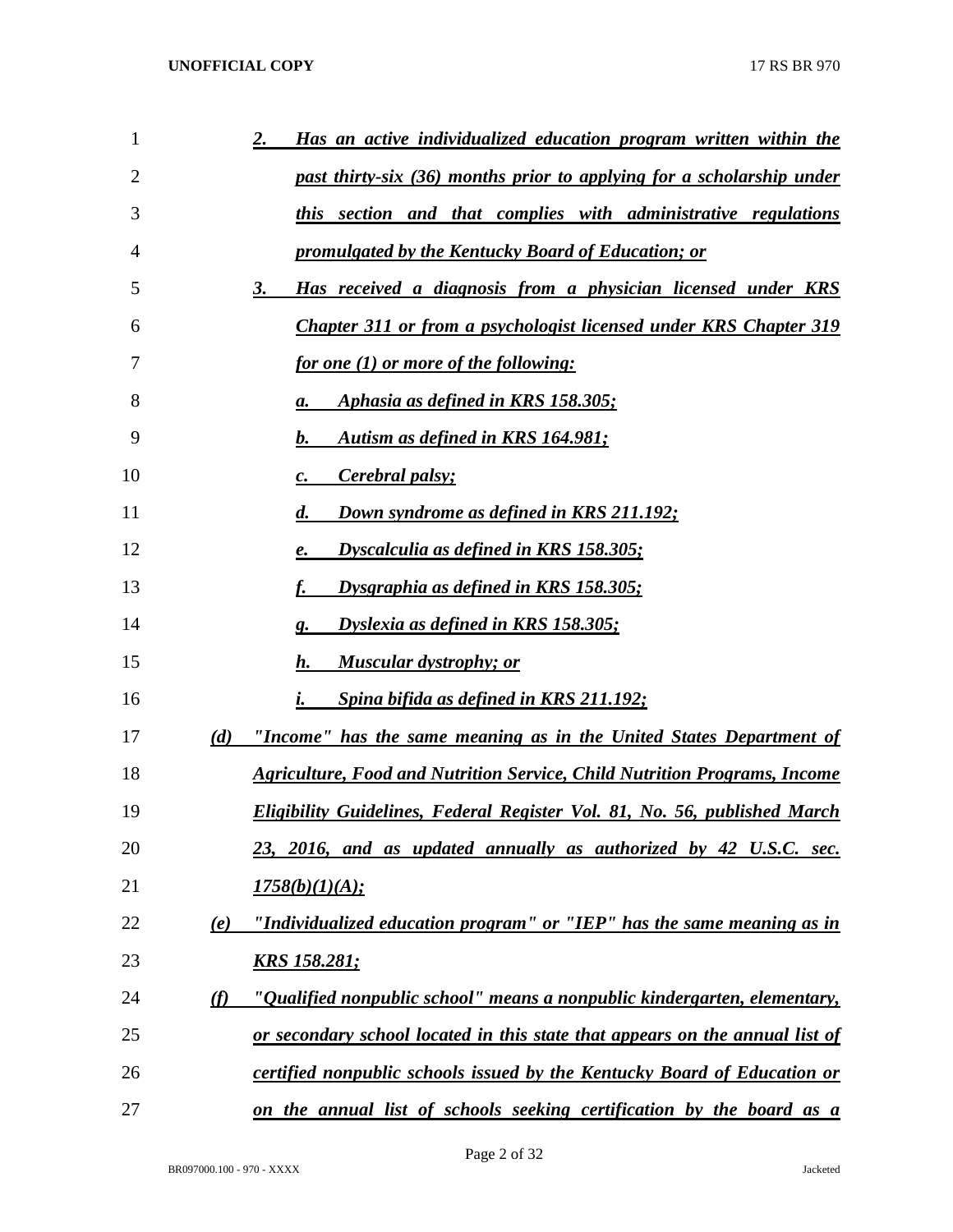| $\mathbf{1}$ |                             | nonpublic school as provided by Section 13 of this Act;                             |
|--------------|-----------------------------|-------------------------------------------------------------------------------------|
| 2            | $\left( \mathbf{g} \right)$ | "Qualified scholarship-granting organization"<br>nonprofit<br>means<br>a            |
| 3            |                             | <i>organization that:</i>                                                           |
| 4            |                             | Is exempt from federal taxation under Section 501(c)(3) of the                      |
| 5            |                             | <b>Internal Revenue Code;</b>                                                       |
| 6            |                             | 2.<br><u>Is organized for charitable purposes including receiving contributions</u> |
| 7            |                             | to provide scholarships to eligible students as follows:                            |
| 8            |                             | For eligible students participating based on household income<br>a.                 |
| 9            |                             | <u>levels, scholarships shall be granted to eligible students at more</u>           |
| 10           |                             | <i>than one (1) qualified nonpublic school; or</i>                                  |
| 11           |                             | b.<br>For eligible students with an active IEP or students diagnosed                |
| 12           |                             | with one (1) or more disabilities listed in paragraph $(c)$ 3. of this              |
| 13           |                             | subsection, scholarships shall be granted to eligible students to                   |
| 14           |                             | attend a qualified nonpublic school or receive qualified services,                  |
| 15           |                             | <u>or both;</u>                                                                     |
| 16           |                             | 3.<br><u>Distributes at least ninety percent (90%) of its annual receipts to a</u>  |
| 17           |                             | scholarship program in this state; and                                              |
| 18           |                             | Is certified by the department as eligible to receive contributions which<br>4.     |
| 19           |                             | qualify for the tax credit established under subsection (2) of this                 |
| 20           |                             | section;                                                                            |
| 21           | (h)                         | "Qualified special services" means educational services and therapies               |
| 22           |                             | including but not limited to occupational therapy, physical therapy, and            |
| 23           |                             | speech-language therapy:                                                            |
| 24           |                             | Chosen by parents for students with an active IEP or students<br>I.                 |
| 25           |                             | diagnosed with one (1) or more disabilities listed in paragraph $(c)$ 3. of         |
| 26           |                             | this subsection; and                                                                |
| 27           |                             | Provided by a person licensed to practice medicine or occupational<br>2.            |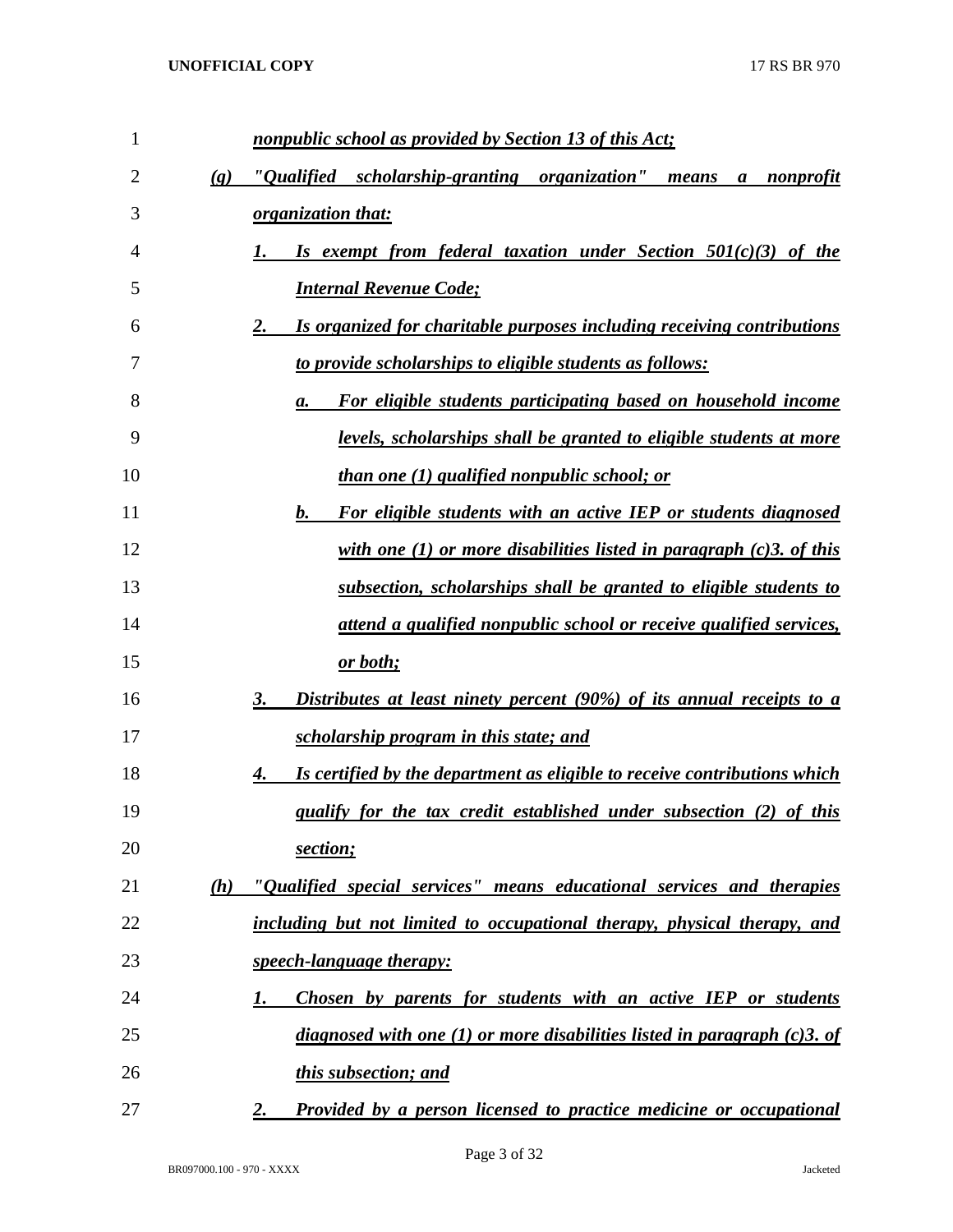| 1  |     | <u>therapy, physical therapy, or speech-language therapy in this state;</u>          |
|----|-----|--------------------------------------------------------------------------------------|
| 2  | (i) | <u>"Scholarship" means funds awarded on behalf of an eligible student</u>            |
| 3  |     | participating in a scholarship program. To obtain a scholarship, an eligible         |
| 4  |     | student shall not be concurrently enrolled in a scholarship program and a            |
| 5  |     | <i>public school in this state;</i>                                                  |
| 6  | (i) | "Scholarship program" means a program that:                                          |
| 7  |     | <b>Provides scholarships to more than one (1) eligible student as follows:</b><br>1. |
| 8  |     | For students participating based on family income, the amount<br>а.                  |
| 9  |     | of any awarded scholarship shall be based upon the financial                         |
| 10 |     | needs of the student and shall not exceed the actual amount of                       |
| 11 |     | tuition and required fees charged by the school to students who                      |
| 12 |     | do not receive a scholarship under this program or receive some                      |
| 13 |     | other form of financial aid; or                                                      |
| 14 |     | $\bm{b}$ .<br>For students with an active IEP or for students diagnosed with         |
| 15 |     | <u>one (1) or more disabilities listed in paragraph (c)3. of this</u>                |
| 16 |     | subsection, the amount of any awarded scholarship shall be no                        |
| 17 |     | less than five thousand dollars (\$5,000) and no greater than ten                    |
| 18 |     | <i>thousand dollars (\$10,000);</i>                                                  |
| 19 |     | Has written policies and procedures in place concerning rebates or<br>2.             |
| 20 |     | refunds of any scholarships issued to eligible students who withdraw                 |
| 21 |     | from a scholarship program prior to the end of the period for which                  |
| 22 |     | the scholarship was issued;                                                          |
| 23 |     | Has written policies and procedures in place that maintain the<br>3.                 |
| 24 |     | confidentiality of information pertaining to student eligibility,                    |
| 25 |     | including household income and disability information; and                           |
| 26 |     | Does not provide scholarships for any costs or fees associated with<br>4.            |
| 27 |     | <i><u><b>athletics or extracurricular activities;</b></u></i>                        |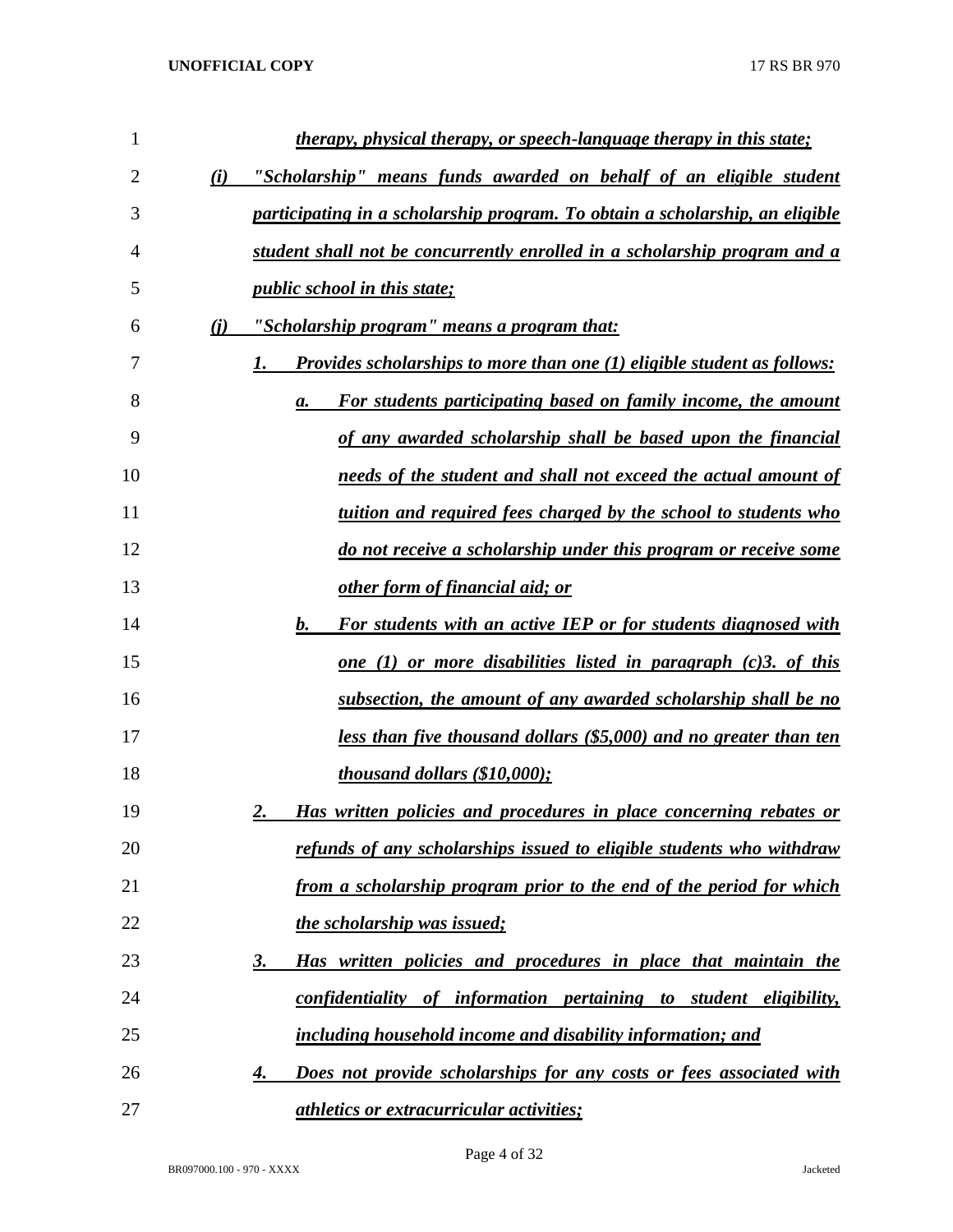| $\mathbf{1}$   | (k)        | "School age" means the earliest admission age to a qualified nonpublic        |
|----------------|------------|-------------------------------------------------------------------------------|
| $\overline{2}$ |            | school's kindergarten program or, if no kindergarten program is provided,     |
| 3              |            | the qualified nonpublic school's earliest admission age for beginners, until  |
| 4              |            | the student graduates from high school or at the end of the school year in    |
| 5              |            | which the student reaches twenty-one (21) years of age, whichever occurs      |
| 6              |            | first; and                                                                    |
| 7              | (l)        | "Taxpayer" means a person subject to the tax imposed under KRS 136.505,       |
| 8              |            | 141.020, 141.040, or 141.0401.                                                |
| 9              | (2)<br>(a) | Effective for taxable years beginning on or after January 1, 2018, but        |
| 10             |            | before January 1, 2024, a nonrefundable, nontransferable tax credit shall     |
| 11             |            | be permitted against the tax imposed by KRS 136.505, 141.020, or 141.040      |
| 12             |            | and 141.0401, with the ordering of credit as provided in Section 3 or Section |
| 13             |            | 5 of this Act as applicable, for contributions made during a taxable year to  |
| 14             |            | one $(1)$ or more qualified scholarship-granting organizations.               |
| 15             | (b)        | If the taxpayer is a pass-through entity, the taxpayer shall apply the credit |
| 16             |            | against the limited liability entity tax imposed by KRS 141.0401, and shall   |
| 17             |            | also pass the credit through to its members, partners, or shareholders in the |
| 18             |            | same proportion as the distributive share of income or loss is passed         |
| 19             |            | through.                                                                      |
| 20             | (c)        | The credit amount shall be equal to the lesser of:                            |
| 21             |            | Ninety percent (90%) of the total contributions made to qualified<br>1.       |
| 22             |            | <u>scholarship-granting organizations; or</u>                                 |
| 23             |            | <b>One million dollars (\$1,000,000);</b><br><u>2.</u>                        |
| 24             |            | per taxpayer, per taxable year.                                               |
| 25             | (d)        | Any tax credit allowable under this section that is not used by the taxpayer  |
| 26             |            | in the current taxable year may be carried forward for up to five (5)         |
| 27             |            | succeeding taxable years until the credit has been utilized.                  |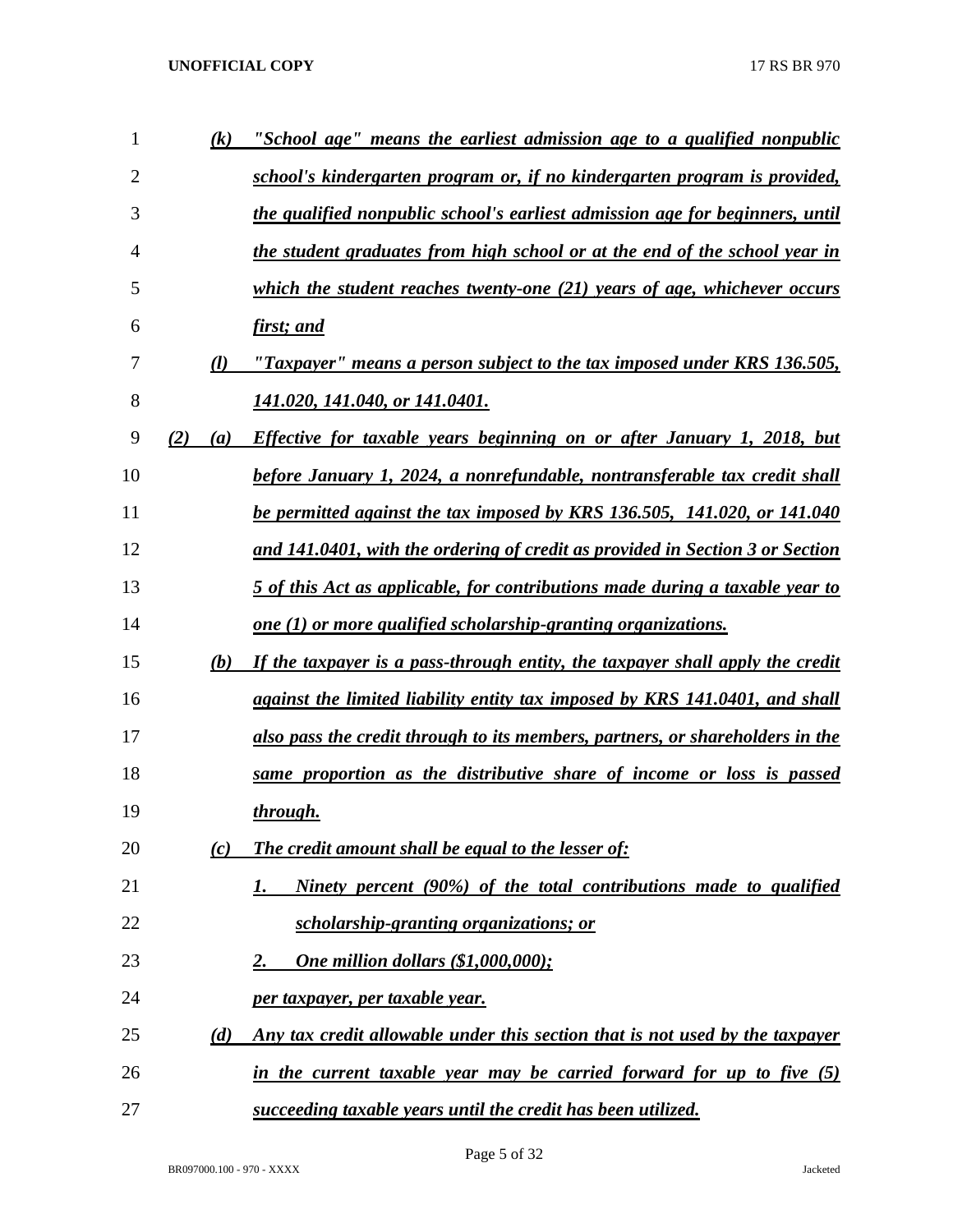| $\mathbf{1}$ | (e)        | The aggregate value of the total annual credit cap awarded shall be            |
|--------------|------------|--------------------------------------------------------------------------------|
| 2            |            | determined as follows:                                                         |
| 3            |            | In fiscal year 2018-2019, the credit awarded shall not exceed twenty-          |
| 4            |            | <u>five million dollars (\$25,000,000); and</u>                                |
| 5            |            | <b>In each subsequent fiscal year:</b><br>2.                                   |
| 6            |            | If the aggregate value of all credits awarded during the<br>а.                 |
| 7            |            | immediately preceding fiscal year equals at least ninety percent               |
| 8            |            | (90%) of the annual credit cap available for that year, the                    |
| 9            |            | annual credit cap for the current fiscal year shall be increased by            |
| 10           |            | <u>twenty-five percent (25%) over the credit cap amount established</u>        |
| 11           |            | <u>for the immediately preceding fiscal year; or</u>                           |
| 12           |            | $\mathbf{b}$ .<br>If the aggregate value of all credits awarded during the     |
| 13           |            | <i>immediately preceding fiscal year does not equal at least ninety</i>        |
| 14           |            | percent (90%) of the annual credit cap available for that fiscal               |
| 15           |            | year, the annual credit cap shall remain at the same level as the              |
| 16           |            | <u>annual credit cap for the immediately preceding fiscal year.</u>            |
| 17           | (3)<br>(a) | Authorizations for tax credits under this section shall be awarded on a first- |
| 18           |            | come, first-served basis each fiscal year within the limitations set forth in  |
| 19           |            | this section.                                                                  |
| 20           | (b)        | Prior to making a contribution to a qualified scholarship-granting<br>1.       |
| 21           |            | <u>organization, the taxpayer or a qualified scholarship-granting</u>          |
| 22           |            | <u>organization acting on behalf of the taxpayer shall apply to the</u>        |
| 23           |            | department for preapproval, in a manner prescribed by the                      |
| 24           |            | department. Each application shall be submitted separately and shall           |
| 25           |            | provide the total amount of proposed contributions and the name of             |
| 26           |            | the qualified scholarship-granting organizations to which the                  |
| 27           |            | <u>contributions will be made.</u>                                             |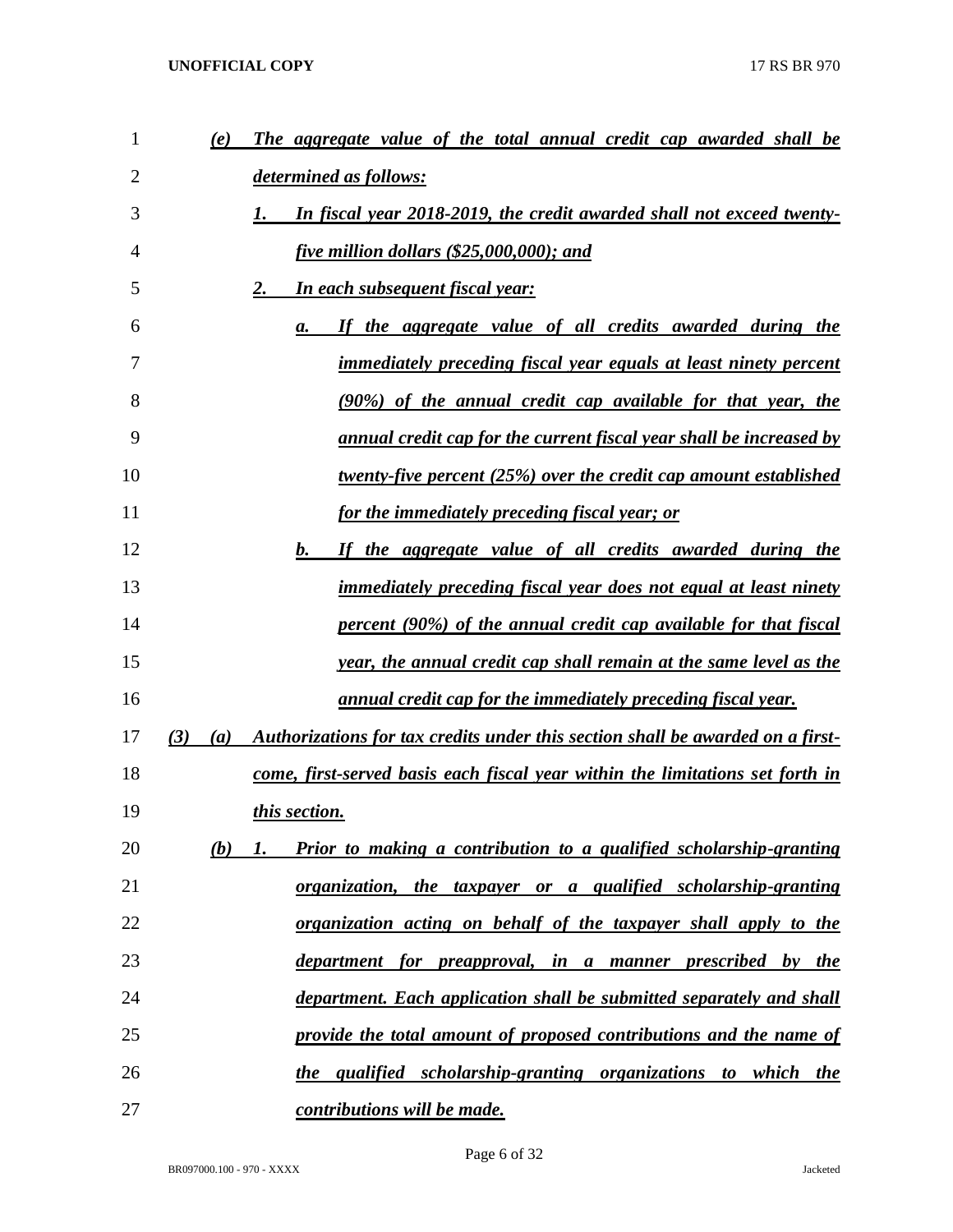| 1  | 2. | The department shall preapprove or deny the amount of tax credit                       |
|----|----|----------------------------------------------------------------------------------------|
| 2  |    | based upon the proposed contributions within thirty (30) days of                       |
| 3  |    | <u>receipt of the application required by subparagraph 1, of this</u>                  |
| 4  |    | paragraph and shall notify the taxpayer and the qualified scholarship-                 |
| 5  |    | granting organizations of its decision. The notification shall include                 |
| 6  |    | the amount of the tax credit approved, the name of the qualified                       |
| 7  |    | scholarship-granting organization to which contributions may be                        |
| 8  |    | <u>made, and any other information the department deems necessary.</u>                 |
| 9  | 3. | <b>The department shall modify the amount of credit pending verification</b>           |
| 10 |    | and the remaining amount of credit available to taxpayers as required                  |
| 11 |    | <u>by subsection (4)(b) of this section upon preapproval of a tax credit.</u>          |
| 12 | 4. | Within sixty (60) days of receipt of the department's preapproval                      |
| 13 |    | notice, the taxpayer shall make the contribution to the qualified                      |
| 14 |    | scholarship-granting organization and shall provide verification to the                |
| 15 |    | <u>department, in a manner prescribed by the department, that the</u>                  |
| 16 |    | <u>contribution has been made.</u>                                                     |
| 17 | 5. | Upon receipt of verification that the contribution has been made or                    |
| 18 |    | the expiration of the sixty (60) day period without verification,                      |
| 19 |    | whichever occurs first, the department shall modify the amount of                      |
| 20 |    | credit pending verification, the amount of credit allocated to                         |
| 21 |    | taxpayers, and the remaining credit available to taxpayers, as                         |
| 22 |    | applicable and as required by subsection $(4)(b)$ of this section.                     |
| 23 | 6. | <i>applies or the qualified scholarship-granting</i><br>$\boldsymbol{H}$<br>a taxpayer |
| 24 |    | organization applies on behalf of the taxpayer for preapproval under                   |
| 25 |    | subparagraph 1. of this paragraph when no amount of credit remains                     |
| 26 |    | for allocation, but a portion of the total amount of credit available is               |
| 27 |    | pending verification, the department shall notify the taxpayer and the                 |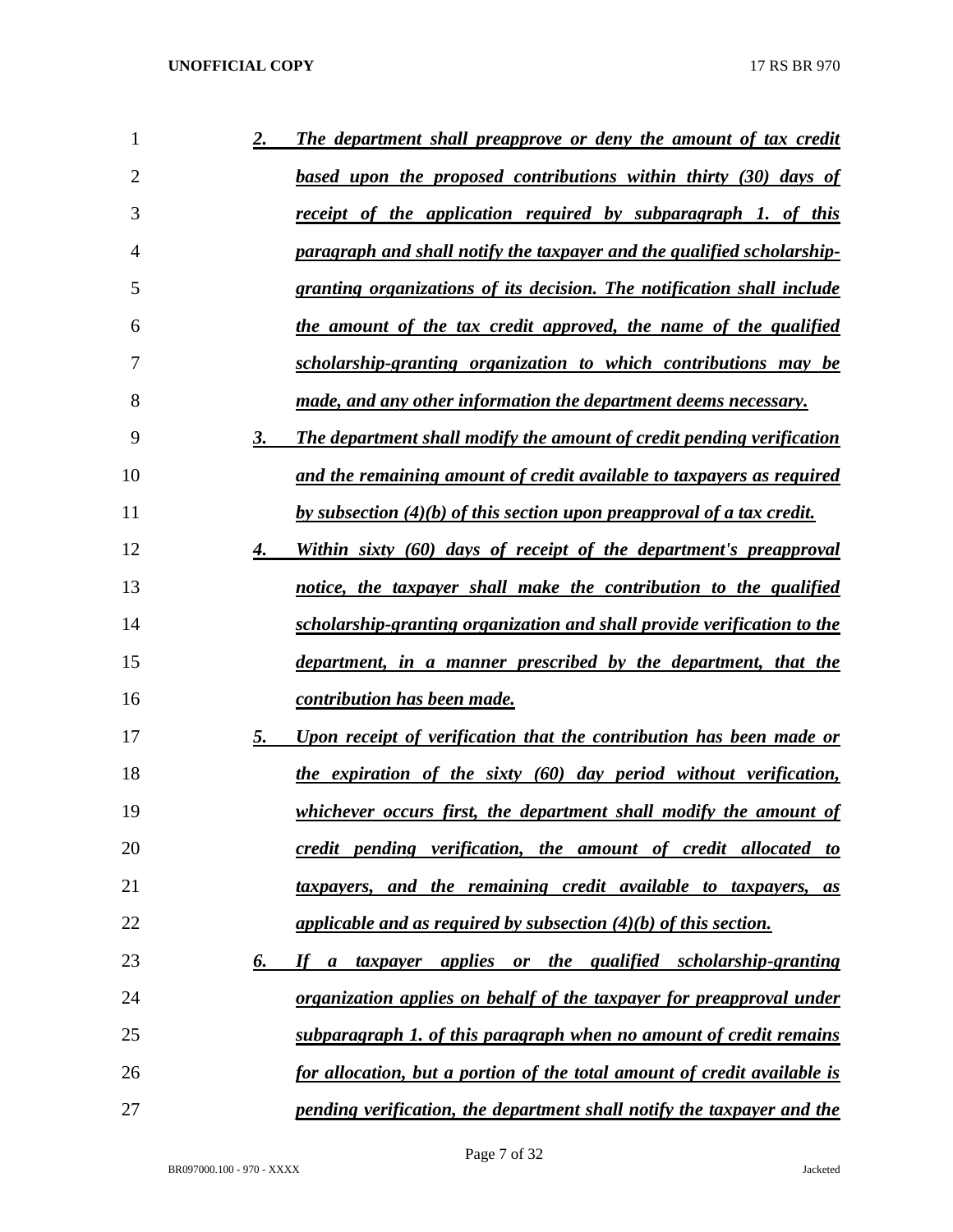| 1  | qualified scholarship-granting organization that the application is                      |
|----|------------------------------------------------------------------------------------------|
| 2  | being held in abeyance and will be funded on a first-come, first-served                  |
| 3  | basis or will be denied if all contributions are timely made.                            |
| 4  | To administer the tax credit and the tax credit cap established in subsection<br>(4)     |
| 5  | $(2)$ of this section, the department shall:                                             |
| 6  | Create the tax credit application form, the forms to be used by the<br>$\left( a\right)$ |
| 7  | department to notify the taxpayer and the qualified scholarship                          |
| 8  | granting organization of preapproval or denial of the credit, and the                    |
| 9  | educational materials to be distributed by the qualified scholarship-                    |
| 10 | <u>granting organizations;</u>                                                           |
| 11 | (b)<br>Create a Web site listing the amount of the total credit pending                  |
| 12 | <u>verification, the amount of the total credit allocated to date, and the</u>           |
| 13 | <u>remaining credit available to taxpayers making contributions to</u>                   |
| 14 | <i><u><b>qualified scholarship-granting organizations;</b></u></i>                       |
| 15 | Allow the date and time stamp from each application for preapproval<br>(c)               |
| 16 | <u>to establish the order in which the application was received;</u>                     |
| 17 | Notify the taxpayer and the qualified scholarship-granting<br>(d)                        |
| 18 | organization of the amount of credit allocated to the taxpayer upon                      |
| 19 | confirmation that the contribution has been made by the issuance of a                    |
| 20 | tax credit allocation letter, which the taxpayer shall submit with the                   |
| 21 | taxpayer's return when claiming the credit;                                              |
| 22 | Collect necessary data to provide the report required by Section 2 of<br>(e)             |
| 23 | this Act; and                                                                            |
| 24 | <b>Promulgate administrative regulations in accordance with KRS</b><br>(f)               |
| 25 | <b>Chapter 13A to establish the procedures and timelines for:</b>                        |
| 26 | Nonprofit organizations to receive approval as<br><i>qualified</i><br>1.                 |
| 27 | scholarship-granting organizations on an annual basis. The                               |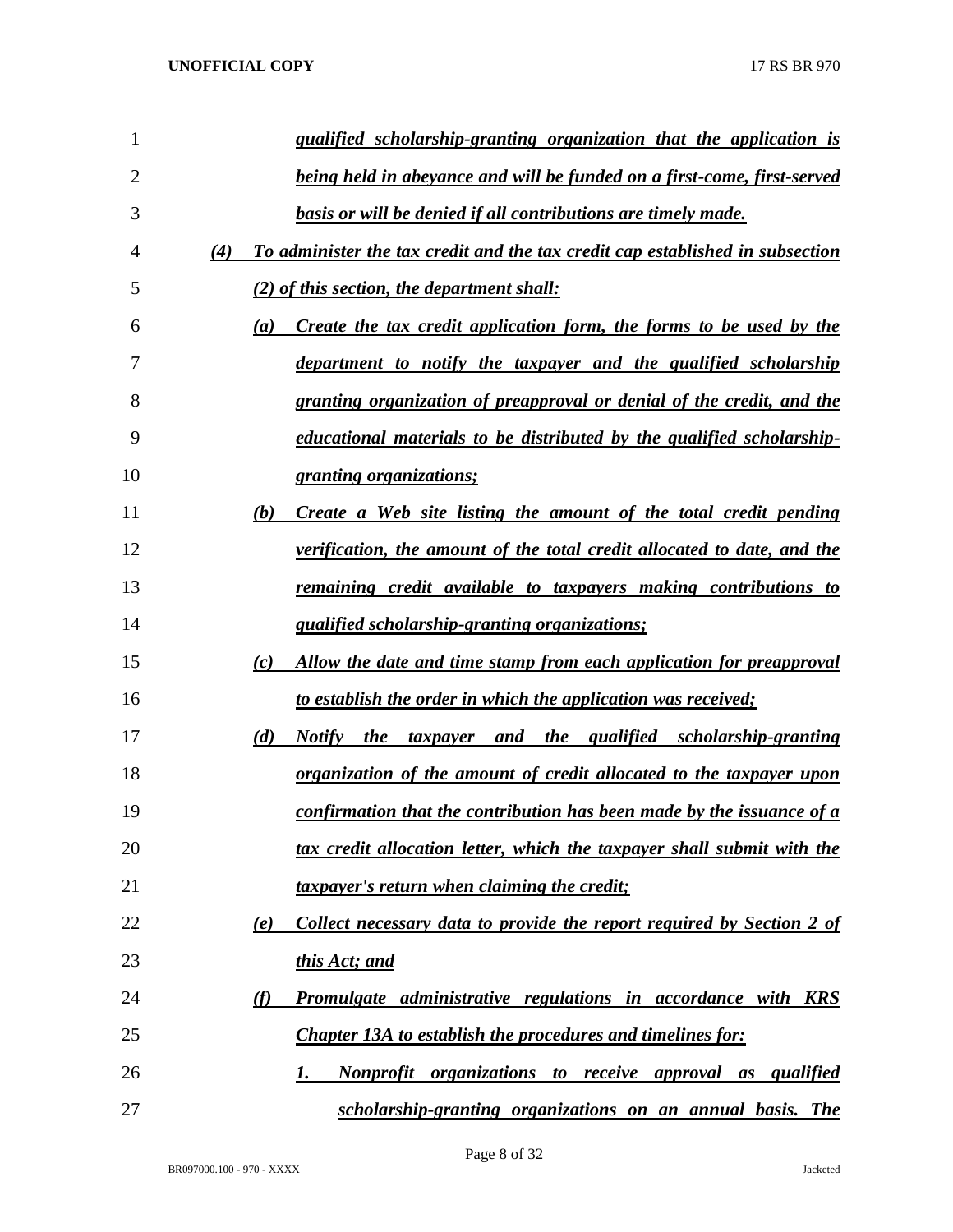| 1              | administrative regulations shall include a requirement that the                      |
|----------------|--------------------------------------------------------------------------------------|
| $\overline{2}$ | nonprofit organization submit with its application:                                  |
| 3              | A copy of the organization's income tax exemption under<br>а.                        |
| 4              | <b>Section 501(c)(3) of the Internal Revenue Code;</b>                               |
| 5              | A description of the scholarship program including<br>$b_{\cdot\cdot\cdot}$          |
| 6              | detailed information concerning the application and review                           |
| 7              | process, and eligibility verification procedures utilized by                         |
| 8              | the organization;                                                                    |
| 9              | A voluntary agreement by the organization to provide the<br>$\boldsymbol{c}$ .       |
| 10             | information necessary for the department to comply with                              |
| 11             | <b>Section 2 of this Act; and</b>                                                    |
| 12             | <u>Any other information that the department may require to</u><br>$\boldsymbol{d.}$ |
| 13             | <i>verify the organization's qualification to participate; and</i>                   |
| 14             | <b>Organizations to receive approval from the department to</b><br>2.                |
| 15             | evaluate the financial aid needs of eligible students.                               |
| 16             | The department shall notify a nonprofit organization of its approval or<br>(5)       |
| 17             | disapproval as a qualified scholarship-granting organization within thirty (30)      |
| 18             | days after the organization has submitted the required information.                  |
| 19             | (a) On or before January 1 of each year, the department shall publish on its<br>(6)  |
| 20             | Web site:                                                                            |
| 21             | A list of qualified scholarship-granting organizations; and                          |
| 22             | A list of organizations that have been approved to evaluate the<br>2.                |
| 23             | financial aid needs of students seeking approval for scholarships                    |
| 24             | <u>based upon annual household income.</u>                                           |
| 25             | The department shall make the lists available to the Kentucky Department<br>(b)      |
| 26             | of Education, which shall also publish the lists on its Web site.                    |
| 27             | If a qualified scholarship-granting organization fails to contribute at least<br>(c) |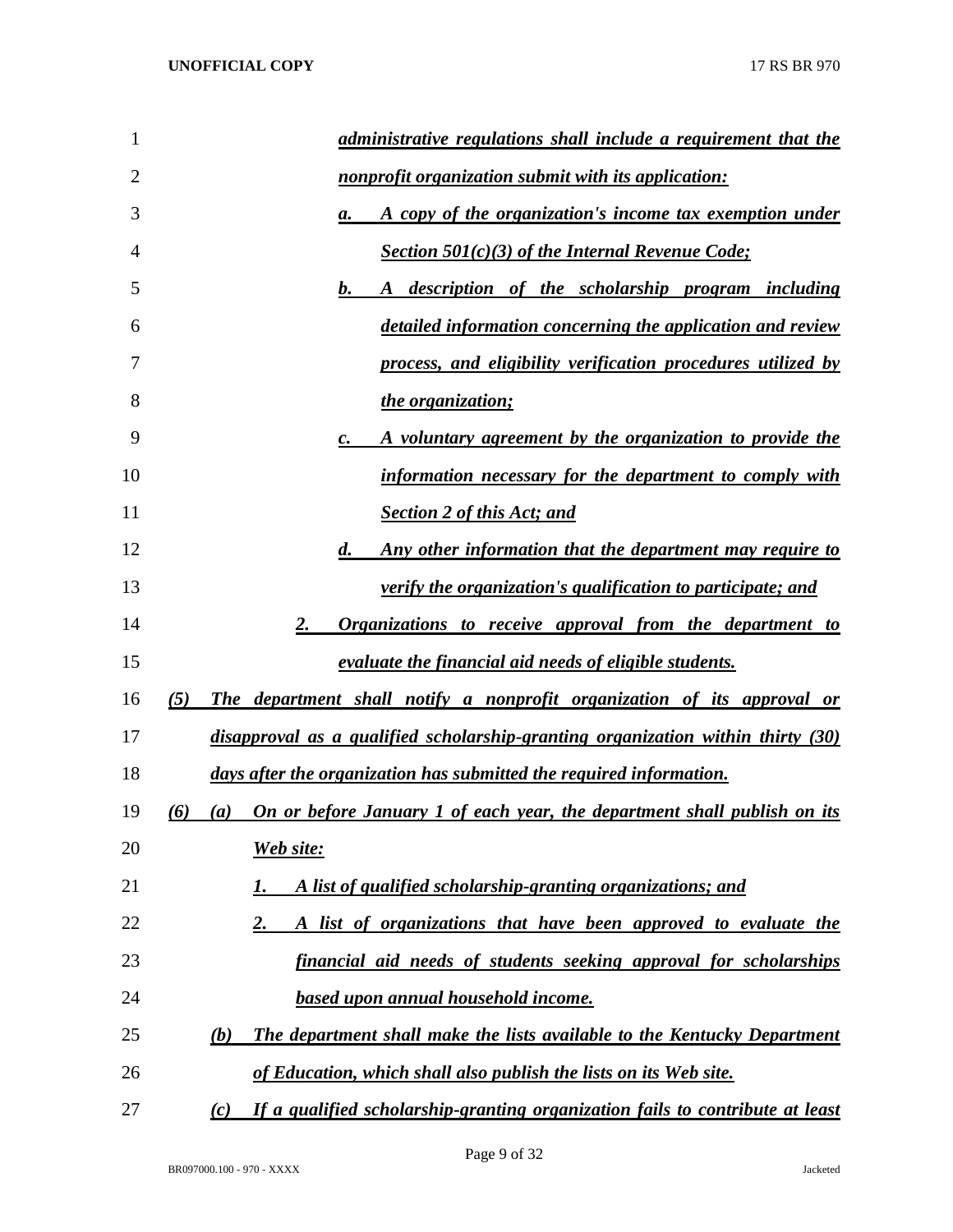| 1  |            | <u>ninety percent (90%) of its annual receipts to one (1) or more approved</u>        |
|----|------------|---------------------------------------------------------------------------------------|
| 2  |            | scholarship programs, or if the department determines that the organization           |
| 3  |            | no longer meets the requirements of this section, the department shall not            |
| 4  |            | include the organization on the list of qualified scholarship-granting                |
| 5  |            | <i>organizations the following calendar year.</i>                                     |
| 6  | (d)        | <u>Only contributions to qualified scholarship-granting organizations on the</u>      |
| 7  |            | <u>list maintained by the department for each calendar year shall be</u>              |
| 8  |            | <i>recognized for tax credits under this section.</i>                                 |
| 9  | (7)<br>(a) | Qualified scholarship-granting organizations shall:                                   |
| 10 |            | Assist the department in educating taxpayers by distributing materials                |
| 11 |            | produced by the department regarding factual information about the                    |
| 12 |            | <u>tax credit;</u>                                                                    |
| 13 |            | <b>Provide a receipt to the taxpayer for the contribution made;</b><br>2.             |
| 14 |            | Award scholarships only to eligible students. Scholarships based upon<br>3.           |
| 15 |            | the need for financial aid shall be determined by an independent                      |
| 16 |            | financial analysis by an organization that is:                                        |
| 17 |            | Experienced in evaluating a student's need for financial aid; and<br>а.               |
| 18 |            | Approved by the department;<br>b.                                                     |
| 19 |            | Suspend the issuance of any new scholarships if all contributions are<br>4.           |
| 20 |            | restricted to eligible students of a single qualified nonpublic school;               |
| 21 |            | Provide the department with an annual monitoring report for each<br><u>5.</u>         |
| 22 |            | eligible student which shall include:                                                 |
| 23 |            | The amount of scholarship received;<br>а.                                             |
| 24 |            | The student's grade level;<br>b.                                                      |
| 25 |            | <b>The student's county of residence;</b><br>c.                                       |
| 26 |            | The name of the school the student attended the previous school<br>$\boldsymbol{d}$ . |
| 27 |            | year and the county in which it is located;                                           |

Page 10 of 32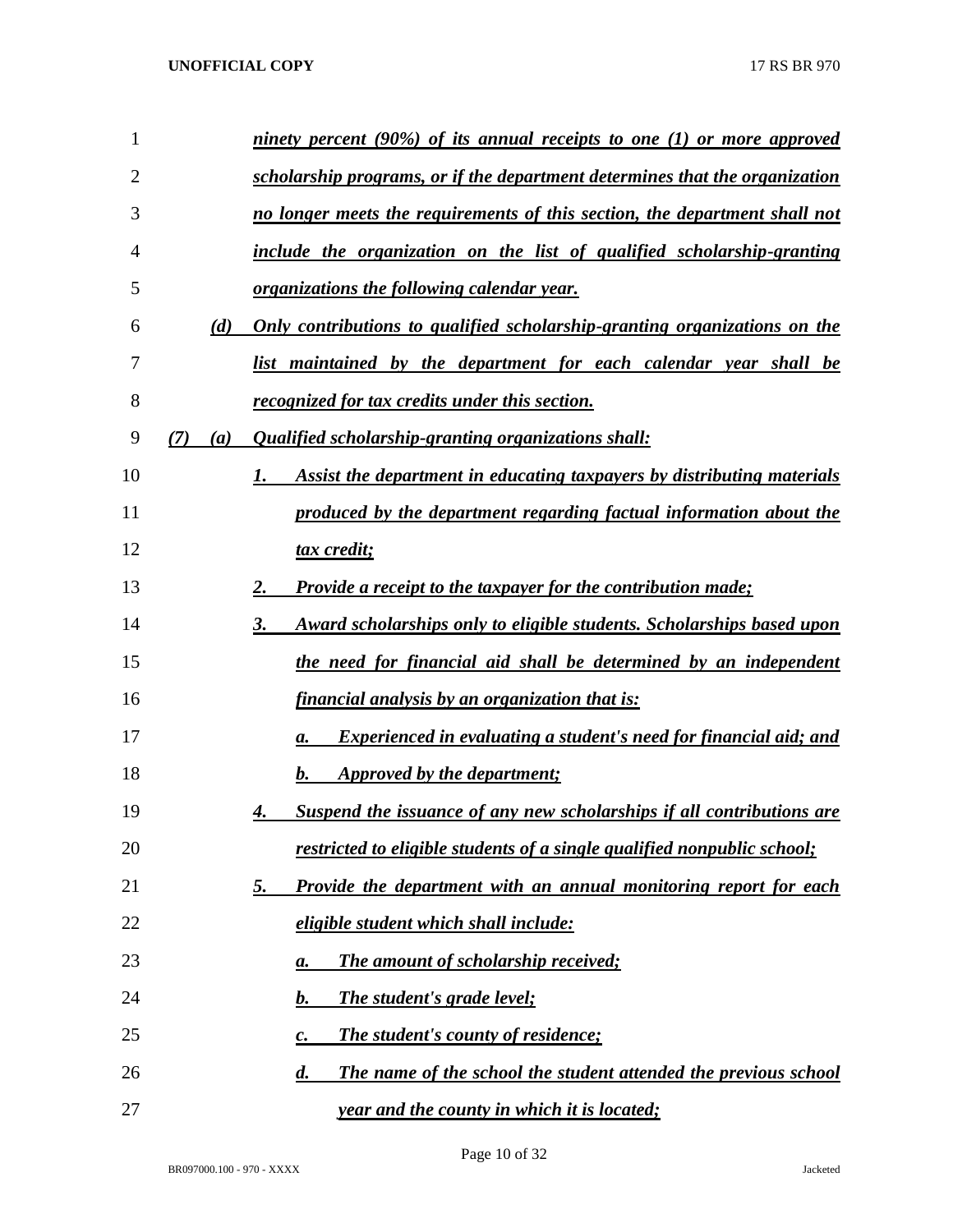| 1              | The name of the qualified nonpublic school attended;<br>e.                                     |  |
|----------------|------------------------------------------------------------------------------------------------|--|
| $\overline{2}$ | The name of the county in which the qualified nonpublic school<br>f.                           |  |
| 3              | <u>is located;</u>                                                                             |  |
| 4              | The household income of the student, if the scholarship was<br>g.                              |  |
| 5              | granted based upon household income; and                                                       |  |
| 6              | Any additional information required by the department for<br>$h_{\cdot\cdot}$                  |  |
| 7              | monitoring the scholarship credit program; and                                                 |  |
| 8              | Submit a copy of an independent audit performed annually to verify<br>6.                       |  |
| 9              | use of annual receipts and compliance with this subsection.                                    |  |
| 10             | <i><b>Qualified scholarship-granting organizations shall not:</b></i><br>(b)                   |  |
| 11             | Award a scholarship to a dependent of the organization's board of<br>1.                        |  |
| 12             | <i>directors or staff;</i>                                                                     |  |
| 13             | Accept a contribution from a taxpayer if the taxpayer designates that<br>2.                    |  |
| 14             | the contribution shall be used to award scholarships to a particular                           |  |
| 15             | <u>student or group of students; or </u>                                                       |  |
| 16             | Accept a contribution from a taxpayer if the taxpayer designates that<br>3.                    |  |
| 17             | the contribution shall be used to award scholarships to a specific                             |  |
| 18             | qualified nonpublic school unless the qualified scholarship-granting                           |  |
| 19             | organization also awards scholarships to one (1) or more other                                 |  |
| 20             | <i><u><b>qualified nonpublic schools.</b></u></i>                                              |  |
| 21             | If a taxpayer takes the credit permitted by this section, the taxpayer shall not be<br>(8)     |  |
| 22             | entitled to a Kentucky charitable contribution deduction for the contributions on              |  |
| 23             | which the credit has been taken.                                                               |  |
| 24             | $\rightarrow$ SECTION 2.<br>A NEW SECTION OF KRS CHAPTER 141 IS CREATED TO                     |  |
| 25             | <b>READ AS FOLLOWS:</b>                                                                        |  |
| 26             | <b>The purpose of Section 1 of this Act is to provide resources to students through</b><br>(I) |  |
| 27             | educational scholarships which:                                                                |  |

Page 11 of 32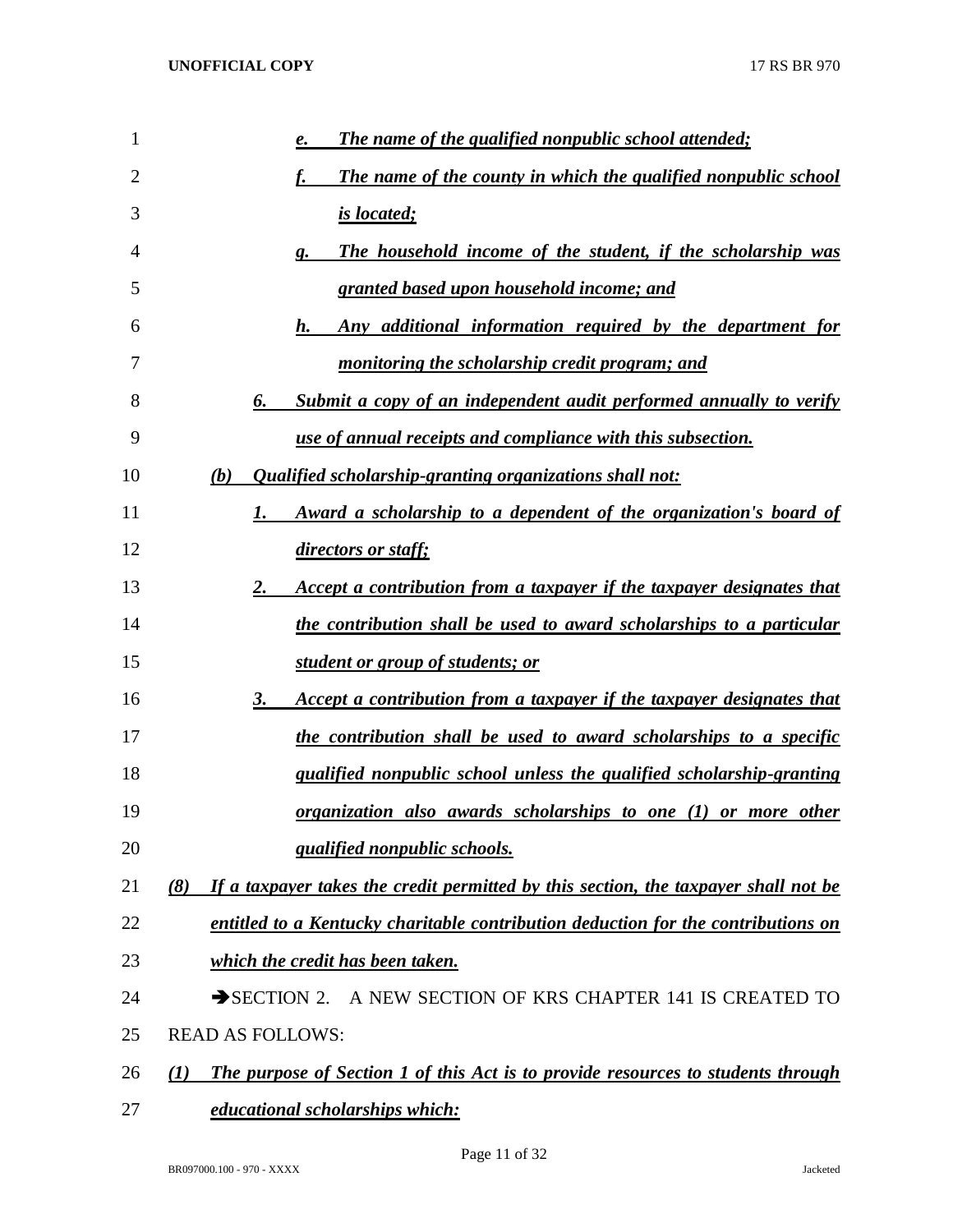| $\mathbf{1}$ | Provide more choices in education for eligible students from low- and<br>(a)                           |
|--------------|--------------------------------------------------------------------------------------------------------|
| 2            | middle-income families; and                                                                            |
| 3            | (b)<br><b>Ensure that more students in the Commonwealth have access to the</b>                         |
| 4            | classroom or educational services that work best for their unique needs.                               |
| 5            | The department shall provide the following information to the Legislative<br>(2)                       |
| 6            | Research Commission no later than November 1, 2018, and no later than                                  |
| 7            | November 1 each year thereafter as long as the credits are permitted:                                  |
| 8            | All information contained in each annual monitoring report filed by a<br>(a)                           |
| 9            | qualified scholarship-granting organization as required by Section 1 of this                           |
| 10           | Act and the administrative regulations promulgated thereunder, with each                               |
| 11           | eligible student given a unique identification number;                                                 |
| 12           | The number and total amount of scholarships awarded by qualified<br>(b)                                |
| 13           | scholarship-granting organizations to eligible students:                                               |
| 14           | Who meet the requirements of subsection $(1)(c)$ . of this Act, reported<br>1.                         |
| 15           | within household income range intervals of five thousand dollars                                       |
| 16           | $(\$5,000);$                                                                                           |
| 17           | Who have an active IEP; or<br>2.                                                                       |
| 18           | Who have been diagnosed with one (1) or more of the disabilities listed<br>3.                          |
| 19           | in subsection $(1)(c)$ 3. of Section 1 of this Act; and                                                |
| 20           | Any other information that may be necessary to assist the members of the<br>(c)                        |
| 21           | General Assembly in determining that the purposes of this tax credit are                               |
| 22           | being fulfilled.                                                                                       |
| 23           | Section 3. KRS 141.0205 is amended to read as follows:                                                 |
| 24           | If a taxpayer is entitled to more than one $(1)$ of the tax credits <b>permitted</b> [allowed] against |
| 25           | the tax imposed by KRS 141.020, 141.040, and 141.0401, the priority of application and                 |
| 26           | use of the credits shall be determined as follows:                                                     |
| 27           | The nonrefundable business incentive credits against the tax imposed by KRS<br>(1)                     |

Page 12 of 32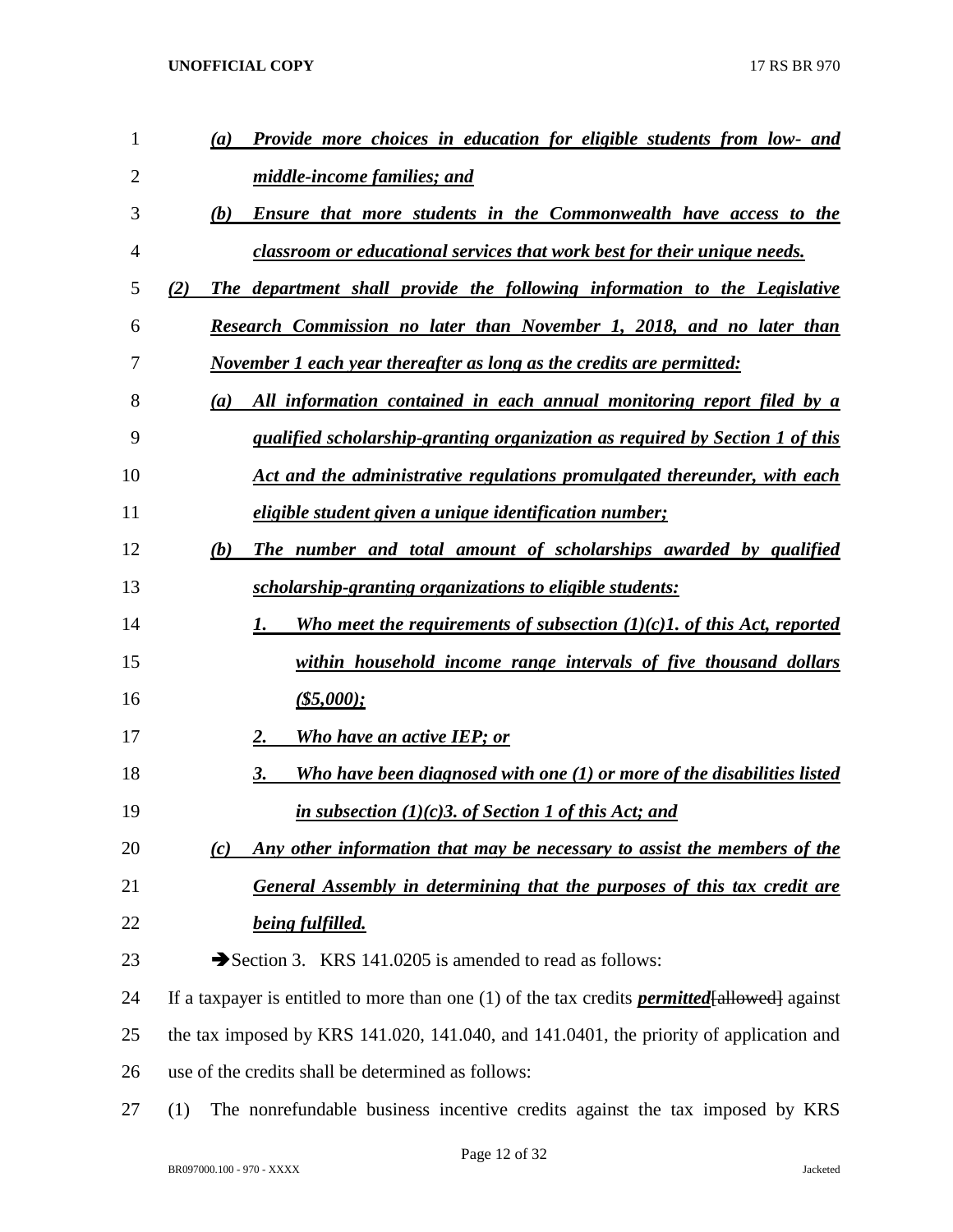| $\mathbf{1}$   |                    | 141.020 shall be taken in the following order:                               |  |  |  |  |
|----------------|--------------------|------------------------------------------------------------------------------|--|--|--|--|
| $\overline{2}$ | (a)                | For taxable years beginning after December 31, 2004, and before<br>1.        |  |  |  |  |
| 3              |                    | January 1, 2007, the corporation income tax credit permitted by KRS          |  |  |  |  |
| 4              |                    | 141.420(3)(a);                                                               |  |  |  |  |
| 5              |                    | For taxable years beginning after December 31, 2006, the limited<br>2.       |  |  |  |  |
| 6              |                    | liability entity tax credit permitted by KRS 141.0401;                       |  |  |  |  |
| 7              | (b)                | The economic development credits computed under KRS 141.347, 141.381,        |  |  |  |  |
| 8              |                    | 141.384, 141.400, 141.401, 141.402, 141.403, 141.407, 141.415, 154.12-       |  |  |  |  |
| 9              |                    | 2088, and 154.27-080;                                                        |  |  |  |  |
| 10             | (c)                | The qualified farming operation credit permitted by KRS 141.412;             |  |  |  |  |
| 11             | (d)                | The certified rehabilitation credit permitted by KRS $171.397(1)(a)$ ;       |  |  |  |  |
| 12             | (e)                | The health insurance credit permitted by KRS 141.062;                        |  |  |  |  |
| 13             | (f)                | The tax paid to other states credit permitted by KRS 141.070;                |  |  |  |  |
| 14             | (g)                | The credit for hiring the unemployed permitted by KRS 141.065;               |  |  |  |  |
| 15             | (h)                | The recycling or composting equipment credit permitted by KRS 141.390;       |  |  |  |  |
| 16             | (i)                | The tax credit for cash contributions in investment funds permitted by KRS   |  |  |  |  |
| 17             |                    | 154.20-263 in effect prior to July 15, 2002, and the credit permitted by KRS |  |  |  |  |
| 18             |                    | 154.20-258;                                                                  |  |  |  |  |
| 19             | (j)                | The coal incentive credit permitted $by$ [under] KRS 141.0405;               |  |  |  |  |
| 20             | (k)                | The research facilities credit permitted $by$ [under] KRS 141.395;           |  |  |  |  |
| 21             | (1)                | The employer GED incentive credit permitted $by$ [under] KRS 164.0062;       |  |  |  |  |
| 22             | (m)                | The voluntary environmental remediation credit permitted by KRS 141.418;     |  |  |  |  |
| 23             | (n)                | The biodiesel and renewable diesel credit permitted by KRS 141.423;          |  |  |  |  |
| 24             | $\left( 0 \right)$ | The environmental stewardship credit permitted by KRS 154.48-025;            |  |  |  |  |
| 25             | (p)                | The clean coal incentive credit permitted by KRS 141.428;                    |  |  |  |  |
| 26             | (q)                | The ethanol credit permitted by KRS 141.4242;                                |  |  |  |  |
| 27             | (r)                | The cellulosic ethanol credit permitted by KRS 141.4244;                     |  |  |  |  |

Page 13 of 32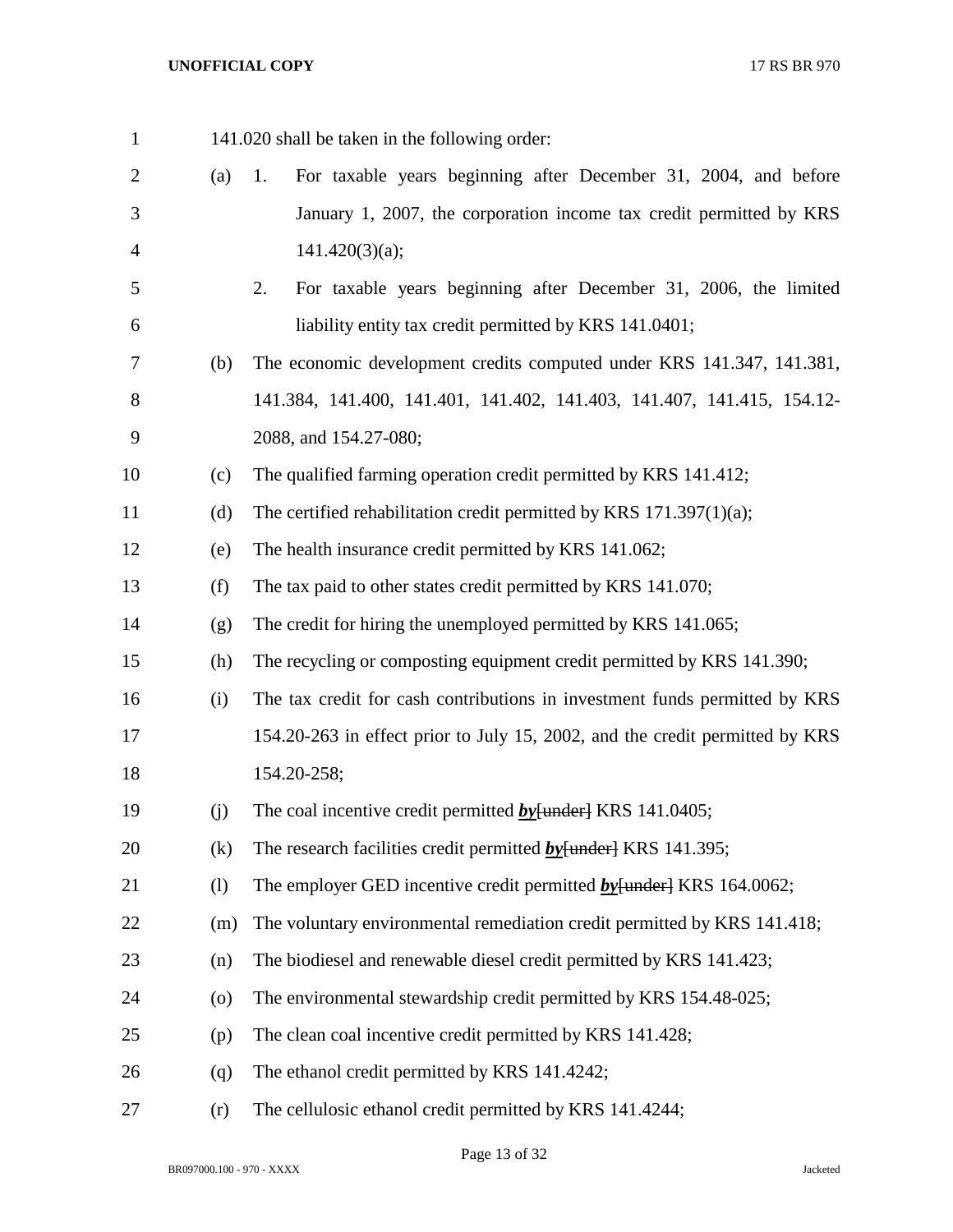| $\mathbf{1}$   |     | (s) | The energy efficiency credits permitted by KRS 141.436;                               |  |  |
|----------------|-----|-----|---------------------------------------------------------------------------------------|--|--|
| $\overline{2}$ |     | (t) | The railroad maintenance and improvement credit permitted by KRS 141.385;             |  |  |
| 3              |     | (u) | The Endow Kentucky credit permitted by KRS 141.438;                                   |  |  |
| 4              |     | (v) | The New Markets Development Program credit permitted by KRS 141.434;                  |  |  |
| 5              |     | (w) | The food donation credit permitted by KRS 141.392;                                    |  |  |
| 6              |     | (x) | The distilled spirits credit permitted by KRS 141.389; [and]                          |  |  |
| 7              |     | (y) | The angel investor credit permitted by KRS 141.396; and                               |  |  |
| 8              |     | (z) | The scholarship tax credit permitted by Section 1 of this Act.                        |  |  |
| 9              | (2) |     | After the application of the nonrefundable credits in subsection (1) of this section, |  |  |
| 10             |     |     | the nonrefundable personal tax credits against the tax imposed by KRS 141.020         |  |  |
| 11             |     |     | shall be taken in the following order:                                                |  |  |
| 12             |     | (a) | The individual credits permitted by KRS 141.020(3);                                   |  |  |
| 13             |     | (b) | The credit permitted by KRS 141.066;                                                  |  |  |
| 14             |     | (c) | The tuition credit permitted by KRS 141.069;                                          |  |  |
| 15             |     | (d) | The household and dependent care credit permitted by KRS 141.067; and                 |  |  |
| 16             |     | (e) | The new home credit permitted by KRS 141.388.                                         |  |  |
| 17             | (3) |     | After the application of the nonrefundable credits provided for in subsection (2) of  |  |  |
| 18             |     |     | this section, the refundable credits against the tax imposed by KRS 141.020 shall be  |  |  |
| 19             |     |     | taken in the following order:                                                         |  |  |
| 20             |     | (a) | The individual withholding tax credit permitted by KRS 141.350;                       |  |  |
| 21             |     | (b) | The individual estimated tax payment credit permitted by KRS 141.305;                 |  |  |
| 22             |     | (c) | For taxable years beginning after December 31, 2004, and before January 1,            |  |  |
| 23             |     |     | 2007, the corporation income tax credit permitted by KRS $141.420(3)(c)$ ;            |  |  |
| 24             |     | (d) | The certified rehabilitation credit permitted by KRS 171.3961<br>and                  |  |  |
| 25             |     |     | $171.397(1)(b)$ ; and                                                                 |  |  |
| 26             |     | (e) | The film industry tax credit <i>permitted</i> [allowed] by KRS 141.383.               |  |  |
| 27             | (4) |     | The nonrefundable credit permitted by KRS 141.0401 shall be applied against the       |  |  |

Page 14 of 32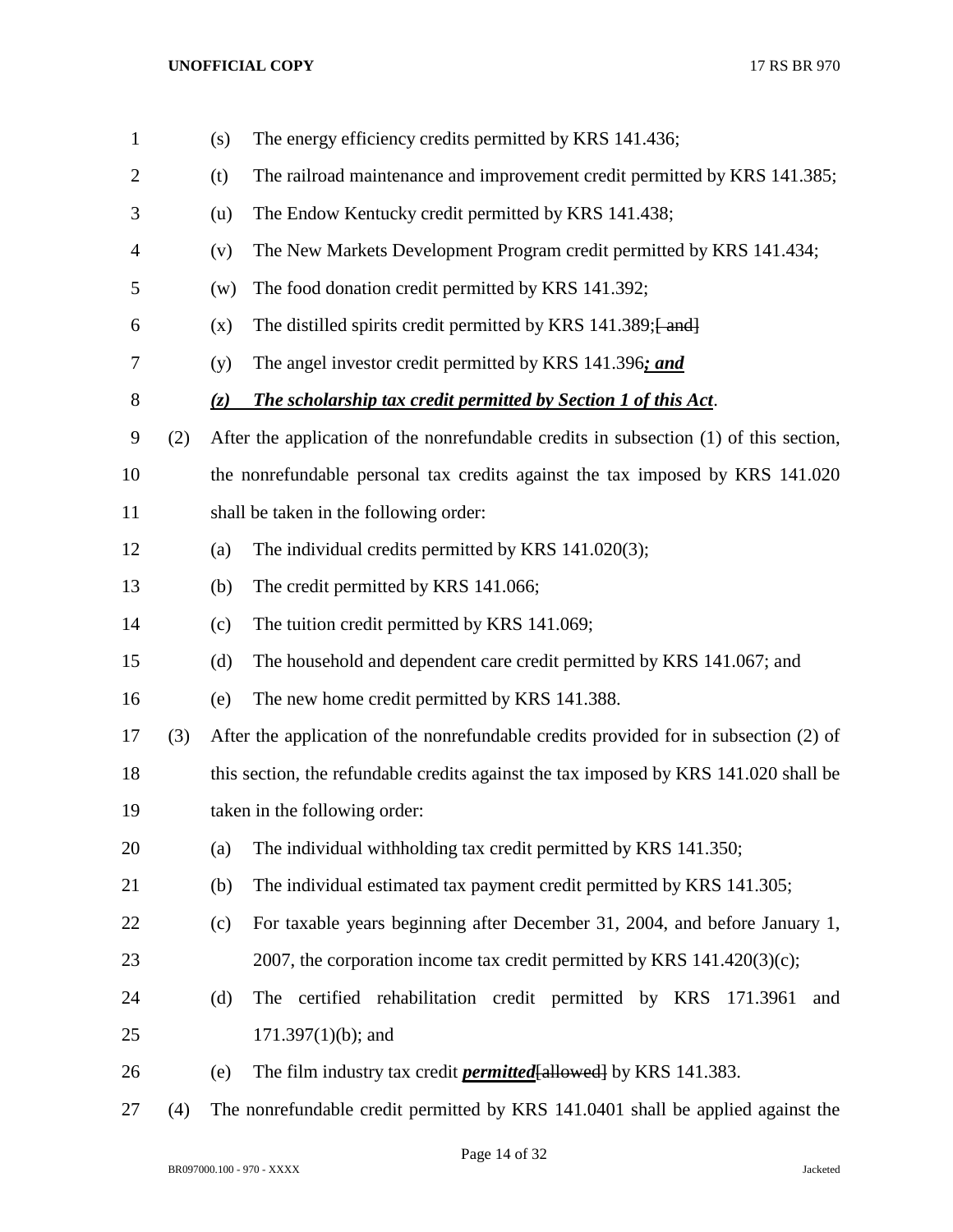| $\mathbf{1}$   |     |                    | tax imposed by KRS 141.040.                                                        |  |  |  |  |
|----------------|-----|--------------------|------------------------------------------------------------------------------------|--|--|--|--|
| $\overline{2}$ | (5) |                    | The following nonrefundable credits shall be applied against the sum of the tax    |  |  |  |  |
| 3              |     |                    | imposed by KRS 141.040 after subtracting the credit provided for in subsection (4) |  |  |  |  |
| $\overline{4}$ |     |                    | of this section, and the tax imposed by KRS 141.0401 in the following order:       |  |  |  |  |
| 5              |     | (a)                | The economic development credits computed under KRS 141.347, 141.381,              |  |  |  |  |
| 6              |     |                    | 141.384, 141.400, 141.401, 141.402, 141.403, 141.407, 141.415, 154.12-             |  |  |  |  |
| 7              |     |                    | 2088, and 154.27-080;                                                              |  |  |  |  |
| $8\,$          |     | (b)                | The qualified farming operation credit permitted by KRS 141.412;                   |  |  |  |  |
| 9              |     | (c)                | The certified rehabilitation credit permitted by KRS $171.397(1)(a)$ ;             |  |  |  |  |
| 10             |     | (d)                | The health insurance credit permitted by KRS 141.062;                              |  |  |  |  |
| 11             |     | (e)                | The unemployment credit permitted by KRS 141.065;                                  |  |  |  |  |
| 12             |     | (f)                | The recycling or composting equipment credit permitted by KRS 141.390;             |  |  |  |  |
| 13             |     | (g)                | The coal conversion credit permitted by KRS 141.041;                               |  |  |  |  |
| 14             |     | (h)                | The enterprise zone credit permitted by KRS 154.45-090, for taxable periods        |  |  |  |  |
| 15             |     |                    | ending prior to January 1, 2008;                                                   |  |  |  |  |
| 16             |     | (i)                | The tax credit for cash contributions to investment funds permitted by KRS         |  |  |  |  |
| 17             |     |                    | 154.20-263 in effect prior to July 15, 2002, and the credit permitted by KRS       |  |  |  |  |
| 18             |     |                    | 154.20-258;                                                                        |  |  |  |  |
| 19             |     | (j)                | The coal incentive credit permitted $by$ [under] KRS 141.0405;                     |  |  |  |  |
| 20             |     | (k)                | The research facilities credit permitted $by$ [under] KRS 141.395;                 |  |  |  |  |
| 21             |     | (1)                | The employer GED incentive credit permitted $by$ [under] KRS 164.0062;             |  |  |  |  |
| 22             |     | (m)                | The voluntary environmental remediation credit permitted by KRS 141.418;           |  |  |  |  |
| 23             |     | (n)                | The biodiesel and renewable diesel credit permitted by KRS 141.423;                |  |  |  |  |
| 24             |     | $\left( 0 \right)$ | The environmental stewardship credit permitted by KRS 154.48-025;                  |  |  |  |  |
| 25             |     | (p)                | The clean coal incentive credit permitted by KRS 141.428;                          |  |  |  |  |
| 26             |     | (q)                | The ethanol credit permitted by KRS 141.4242;                                      |  |  |  |  |
| 27             |     | (r)                | The cellulosic ethanol credit permitted by KRS 141.4244;                           |  |  |  |  |

BR097000.100 - 970 - XXXX Jacketed

Page 15 of 32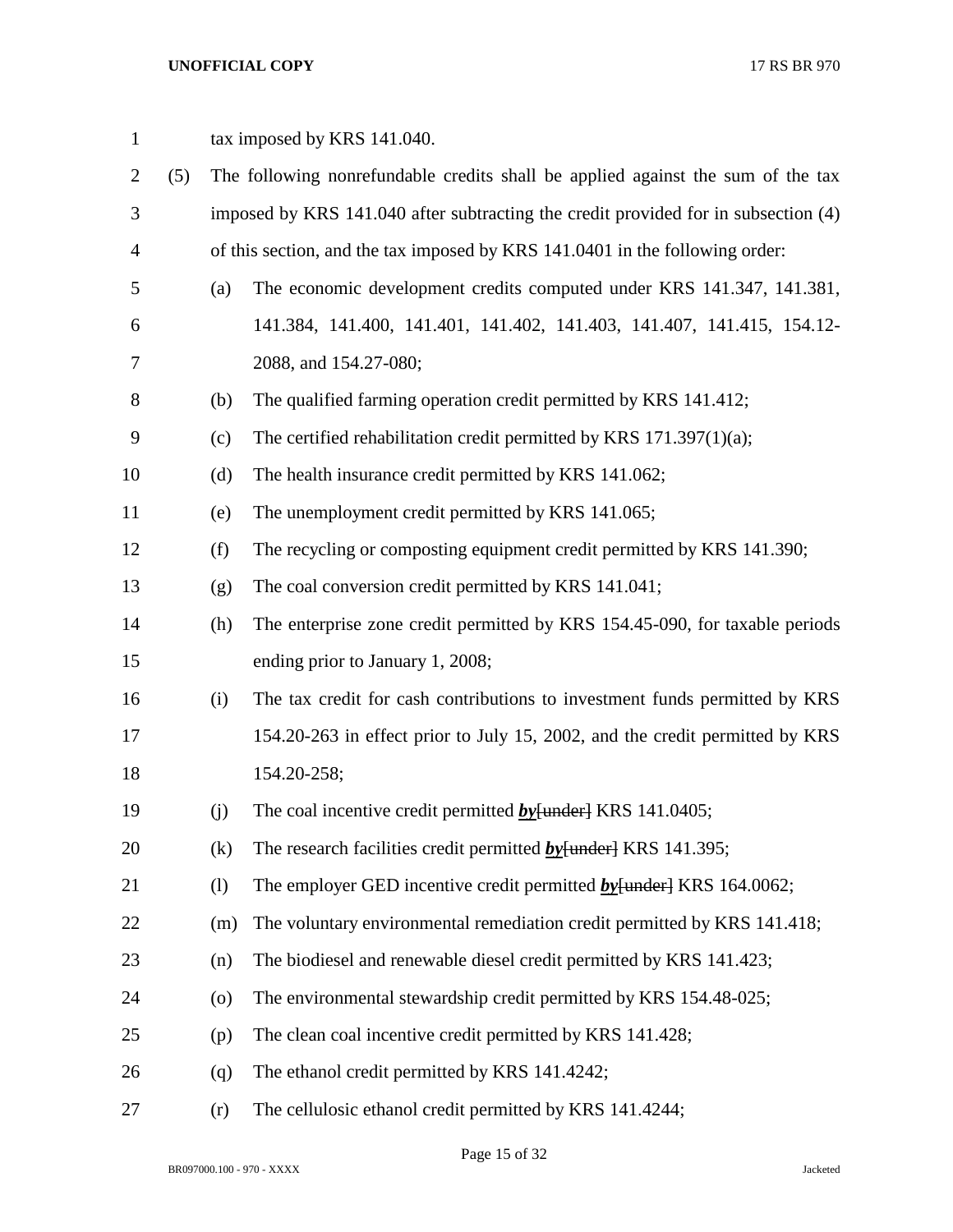| $\mathbf{1}$ |          | (s) | The energy efficiency credits permitted by KRS 141.436;                               |
|--------------|----------|-----|---------------------------------------------------------------------------------------|
| 2            |          | (t) | The ENERGY STAR home or ENERGY STAR manufactured home credit                          |
| 3            |          |     | permitted by KRS 141.437;                                                             |
| 4            |          | (u) | The railroad maintenance and improvement credit permitted by KRS 141.385;             |
| 5            |          | (v) | The railroad expansion credit permitted by KRS 141.386;                               |
| 6            |          | (w) | The Endow Kentucky credit permitted by KRS 141.438;                                   |
| 7            |          | (x) | The New Markets Development Program credit permitted by KRS 141.434;                  |
| 8            |          | (y) | The food donation credit permitted by KRS 141.392; [and]                              |
| 9            |          | (z) | The distilled spirits credit permitted by KRS 141.389; and                            |
| 10           |          |     | (aa) The scholarship tax credit permitted by Section 1 of this Act.                   |
| 11           | (6)      |     | After the application of the nonrefundable credits in subsection (5) of this section, |
| 12           |          |     | the refundable credits shall be taken in the following order:                         |
| 13           |          | (a) | The corporation estimated tax payment credit permitted by KRS 141.044;                |
| 14           |          | (b) | The certified rehabilitation credit permitted by KRS 171.3961<br>and                  |
| 15           |          |     | $171.397(1)(b)$ ; and                                                                 |
| 16           |          | (c) | The film industry tax credit allowed in KRS 141.383.                                  |
| 17           |          |     | SECTION 4. A NEW SECTION OF KRS 136.500 TO 136.575 IS CREATED                         |
| 18           |          |     | TO READ AS FOLLOWS:                                                                   |
| 19           | $\bf(1)$ |     | As used in this section:                                                              |
| 20           |          | (a) | "Contribution" has the same meaning as in Section 1 of this Act; and                  |
| 21           |          | (b) | "Qualified scholarship-granting organization" has the same meaning as in              |
| 22           |          |     | <b>Section 1 of this Act.</b>                                                         |
| 23           | (2)      |     | Effective for tax years beginning on or after January 1, 2018, but before January     |
| 24           |          |     | 1, 2024, a financial institution shall be permitted a nonrefundable,                  |
| 25           |          |     | nontransferable tax credit against the tax imposed by KRS 136.505 for                 |
| 26           |          |     | contributions made during a tax year to one $(1)$ or more qualified scholarship-      |
| 27           |          |     | granting organizations as provided by Section 1 of this Act.                          |

Page 16 of 32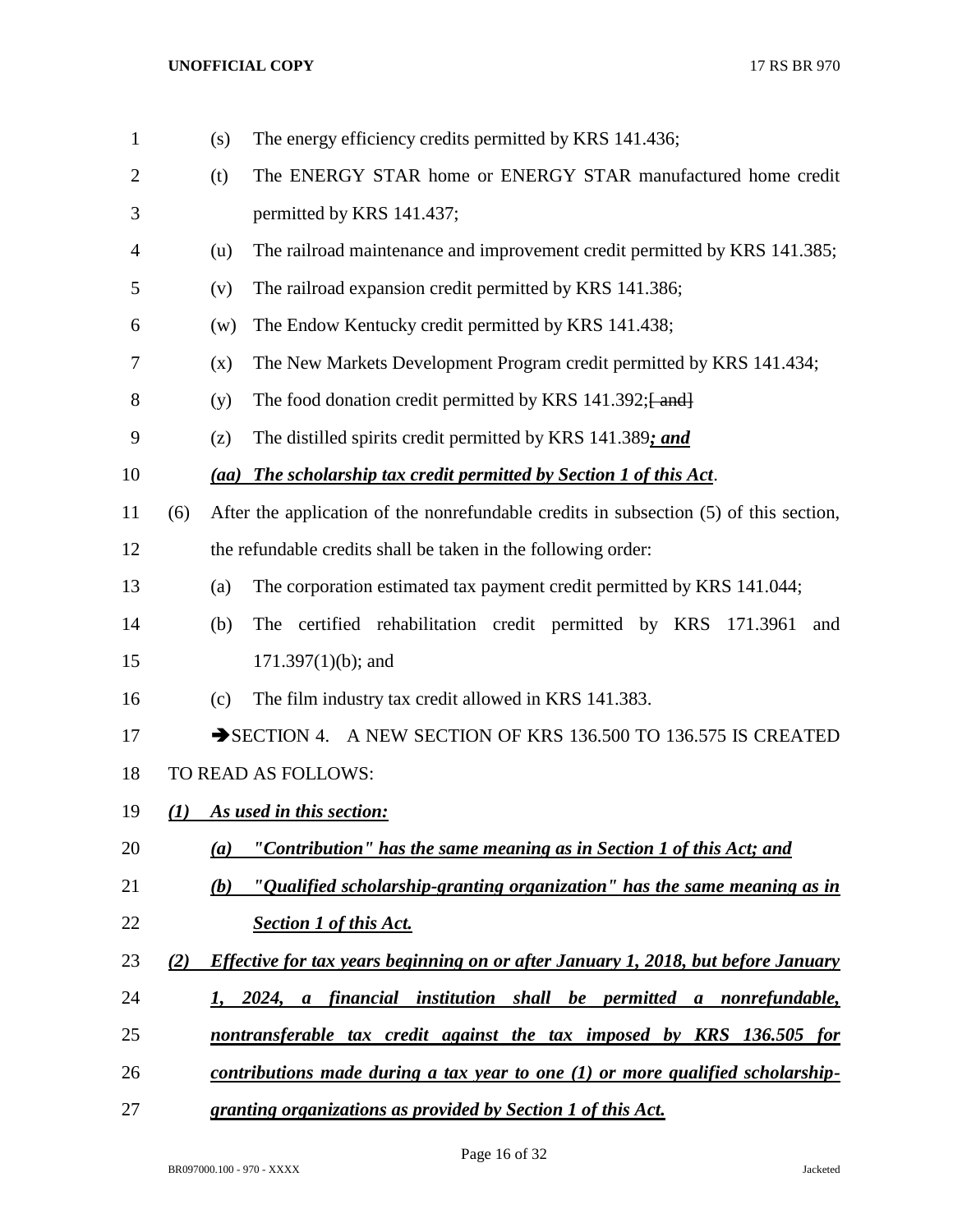| 1  | Any tax credit permitted under this section that is not used by the taxpayer in the<br>(3)                                                                                                                                                                                                                                                                        |
|----|-------------------------------------------------------------------------------------------------------------------------------------------------------------------------------------------------------------------------------------------------------------------------------------------------------------------------------------------------------------------|
| 2  | <u>current taxable year may be carried forward for up to five (5) succeeding taxable</u>                                                                                                                                                                                                                                                                          |
| 3  | <i>years until the credit has been exhausted.</i>                                                                                                                                                                                                                                                                                                                 |
| 4  | SECTION 5. A NEW SECTION OF KRS 136.500 TO 136.575 IS CREATED                                                                                                                                                                                                                                                                                                     |
| 5  | TO READ AS FOLLOWS:                                                                                                                                                                                                                                                                                                                                               |
| 6  | If a taxpayer is entitled to more than one $(1)$ of the tax credits permitted against the tax                                                                                                                                                                                                                                                                     |
| 7  | imposed by KRS 136.505, the priority of the application and the use of the credits shall                                                                                                                                                                                                                                                                          |
| 8  | be determined as follows:                                                                                                                                                                                                                                                                                                                                         |
| 9  | The nonrefundable credits shall be taken in the following order:<br>(1)                                                                                                                                                                                                                                                                                           |
| 10 | The credit for cash contributions in investment funds permitted by KRS<br>(a)                                                                                                                                                                                                                                                                                     |
| 11 | 154.20-258; and                                                                                                                                                                                                                                                                                                                                                   |
| 12 | <b>The scholarship tax credit permitted by Section 1 of this Act; and</b><br>(b)                                                                                                                                                                                                                                                                                  |
| 13 | After the application of the nonrefundable credits in subsection (1) of this<br>(2)                                                                                                                                                                                                                                                                               |
| 14 | section, the refundable certified rehabilitation credit permitted by KRS 171.3961                                                                                                                                                                                                                                                                                 |
| 15 | and $171.397(1)(b)$ shall be taken.                                                                                                                                                                                                                                                                                                                               |
| 16 | Section 6. KRS 131.190 is amended to read as follows:                                                                                                                                                                                                                                                                                                             |
| 17 | $(1)$ $\left\{\n\begin{array}{ccc}\n\text{(a)} & \text{No} & \text{present} & \text{or} & \text{form} \\ \text{(b)} & \text{(c)} & \text{or} & \text{commissioner} & \text{or} & \text{employee} & \text{of} & \text{the} & \text{department} \\ \text{(d)} & \text{(e)} & \text{(f)} & \text{(g)} & \text{(h)} & \text{(i)} & \text{(j)}\n\end{array}\n\right\}$ |
| 18 | Revenuel, present or former member of a county board of assessment appeals,                                                                                                                                                                                                                                                                                       |
| 19 | present or former property valuation administrator or employee, present or former                                                                                                                                                                                                                                                                                 |
| 20 | secretary or employee of the Finance and Administration Cabinet, former secretary                                                                                                                                                                                                                                                                                 |
| 21 | or employee of the Revenue Cabinet, or any other person, shall intentionally and                                                                                                                                                                                                                                                                                  |
| 22 | without authorization inspect or divulge any information acquired by him of the                                                                                                                                                                                                                                                                                   |
| 23 | affairs of any person, or information regarding the tax schedules, returns, or reports                                                                                                                                                                                                                                                                            |
| 24 | required to be filed with the department or other proper officer, or any information                                                                                                                                                                                                                                                                              |
| 25 | produced by a hearing or investigation, insofar as the information may have to do                                                                                                                                                                                                                                                                                 |
| 26 | with the affairs of the person's business.                                                                                                                                                                                                                                                                                                                        |
| 27 | The prohibition established by <i>subsection</i> $(I)$ [paragraph $(a)$ ] of this <i>section</i><br>$(2)$ $\{(\text{b})\}$                                                                                                                                                                                                                                        |

Page 17 of 32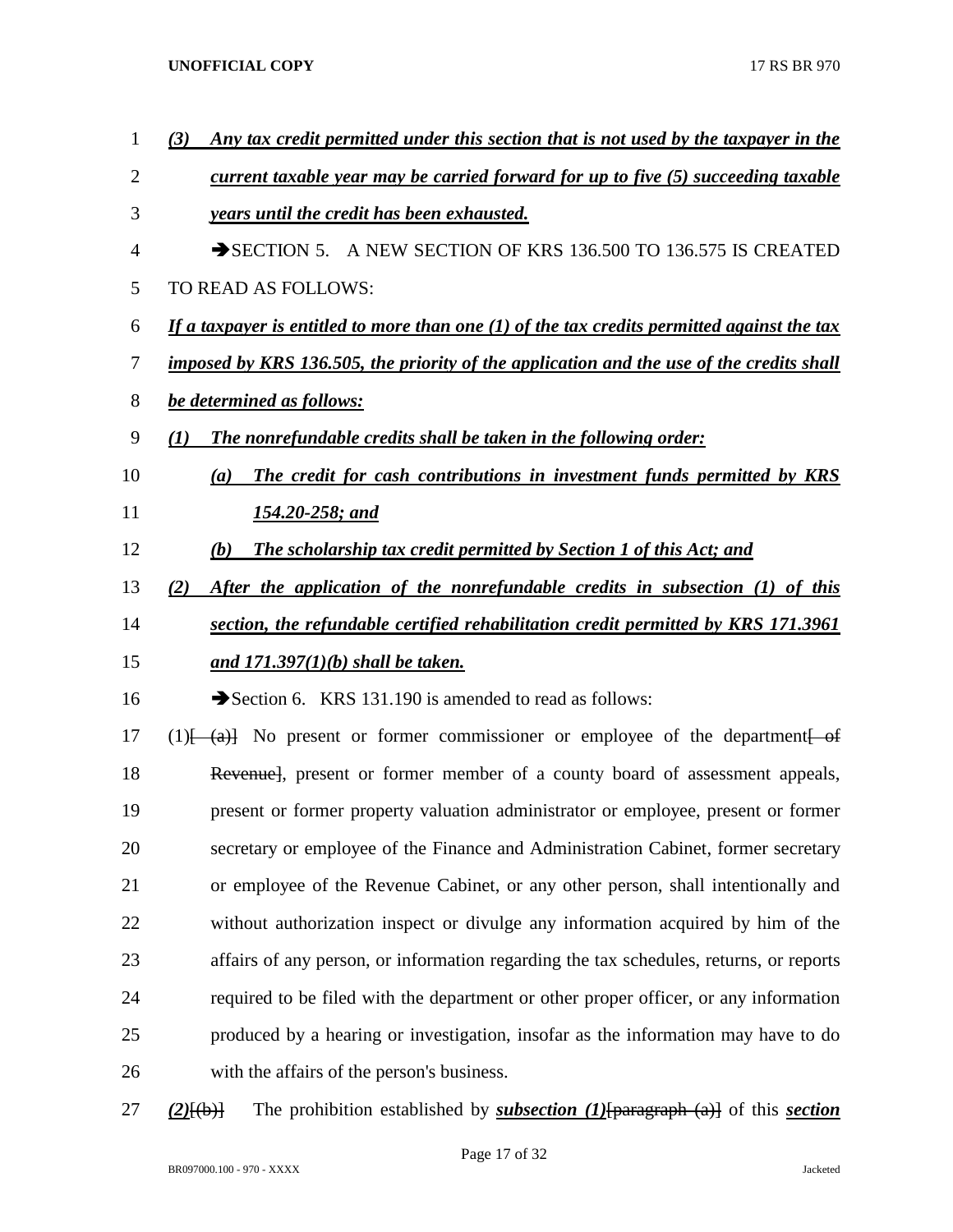*shall*[subsection does] not extend to:

 *(a)*[1.] Information required in prosecutions for making false reports or returns of property for taxation, or any other infraction of the tax laws;

 *(b)*[2.] Any matter properly entered upon any assessment record, or in any way made a matter of public record;

 *(c)*[3.] Furnishing any taxpayer or his properly authorized agent with information respecting his own return;

- *(d)*[4.] Testimony provided by the commissioner or any employee of the 9 department of Revenuel in any court, or the introduction as evidence of returns or reports filed with the department, in an action for violation of state or federal tax laws or in any action challenging state or federal tax laws;
- *(e)*[5.] Providing an owner of unmined coal, oil or gas reserves, and other 13 mineral or energy resources assessed under KRS 132.820 <del>[(1)]</del>, or owners of surface land under which the unmined minerals lie, factual information about the owner's property derived from third-party returns filed for that owner's 16 property, under the provisions of KRS 132.820<del>[(2)]</del>, that is used to determine the owner's assessment. This information shall be provided to the owner on a confidential basis, and the owner shall be subject to the penalties provided in KRS 131.990(2). The third-party filer shall be given prior notice of any disclosure of information to the owner that was provided by the third-party 21 filer;
- *(f)*[6.] Providing to a third-party purchaser pursuant to an order entered in a foreclosure action filed in a court of competent jurisdiction, factual information related to the owner or lessee of coal, oil, gas reserves, or any 25 other mineral resources assessed under KRS 132.820<del>[(1)]</del>. The department may promulgate an administrative regulation establishing a fee schedule for the provision of the information described in this subparagraph. Any fee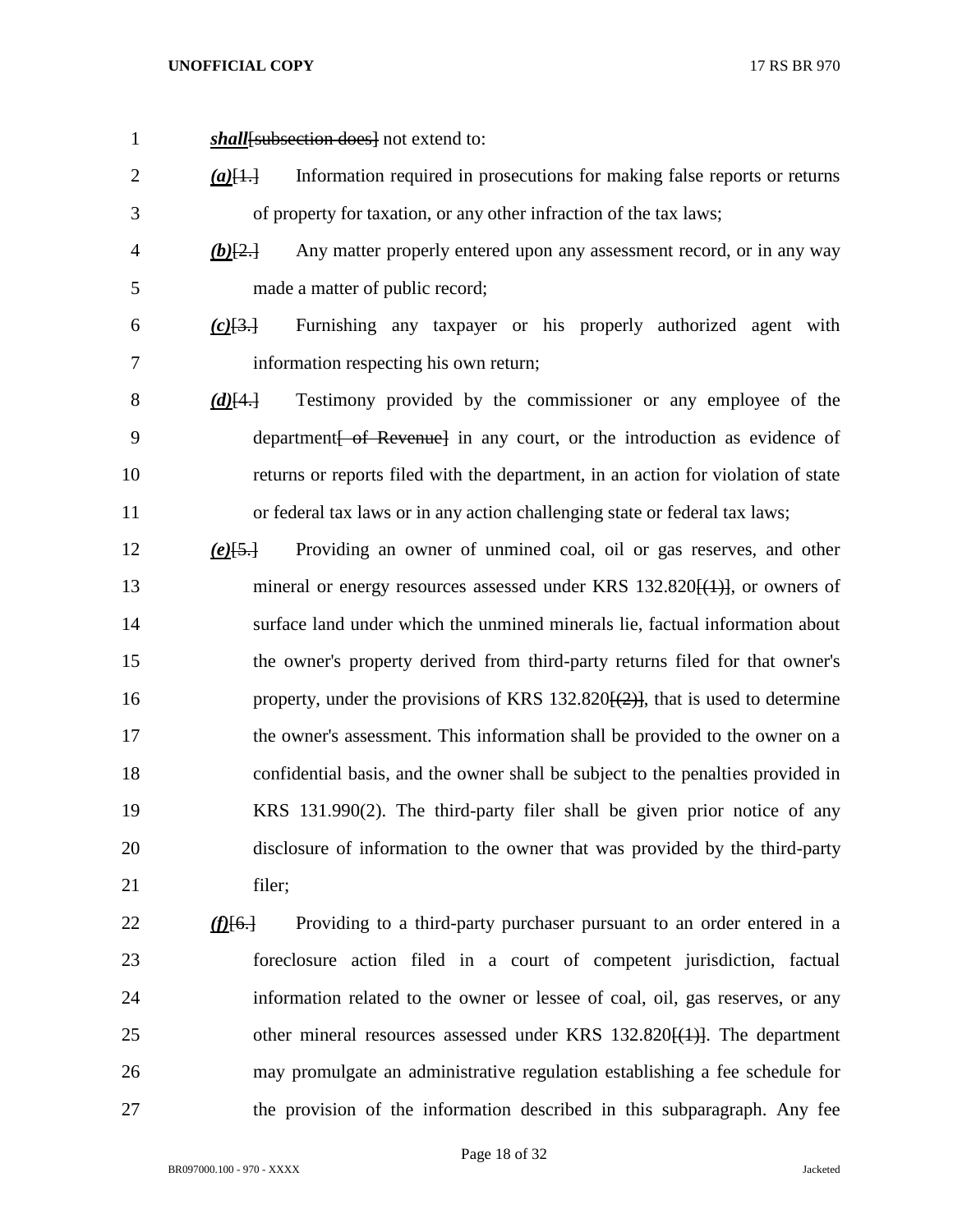| $\mathbf{1}$ |                   | imposed shall not exceed the greater of the actual cost of providing the             |
|--------------|-------------------|--------------------------------------------------------------------------------------|
| 2            |                   | information or ten dollars $(\$10);$ [or]                                            |
| 3            | (g)[7]            | Providing information to a licensing agency, the Transportation Cabinet,             |
| 4            |                   | or the Kentucky Supreme Court under KRS 131.1817;                                    |
| 5            | (h)               | Statistics of gasoline and special fuels gallonage reported to the department        |
| 6            |                   | <u>under KRS 138.210 to 138.448;</u>                                                 |
| 7            | (i)               | Statistics of crude oil reported to the department under the crude oil excise        |
| 8            |                   | tax requirements of KRS Chapter 137;                                                 |
| 9            | (i)               | Statistics of natural gas production reported to the department under the            |
| 10           |                   | natural resources severance tax requirements of KRS Chapter 143A;                    |
| 11           | $\left( k\right)$ | Those portions of mine maps submitted by taxpayers to the department                 |
| 12           |                   | <u>pursuant to KRS Chapter 132 for ad valorem tax purposes that depict the</u>       |
| 13           |                   | <u>boundaries of mined-out parcel areas. These electronic maps shall not be</u>      |
| 14           |                   | <u>relied upon to determine actual boundaries of mined-out parcel areas.</u>         |
| 15           |                   | <b>Property boundaries contained in mine maps required under KRS Chapters</b>        |
| 16           |                   | 350 and 352 shall not be construed to constitute land surveying or boundary          |
| 17           |                   | surveys defined by KRS 322.010 and any administrative regulations;                   |
| 18           | (l)               | <u>Providing to other state agencies the report, filed with the department by an</u> |
| 19           |                   | employer, listing the policy number and the name and address of the                  |
| 20           |                   | employer's workers' compensation insurance carrier under Section 7 of this           |
| 21           |                   | <u>Act;</u>                                                                          |
| 22           | (m)               | The name and address of a cigarette stamping agent or distributor and the            |
| 23           |                   | number of sticks by brand name that have been purchased from a                       |
| 24           |                   | nonparticipating manufacturer and have been stamped with Kentucky                    |
| 25           |                   | stamps by that agent or distributor provided by Section 8 of this Act;               |
| 26           | (n)               | A list of taxpayers that owe delinguent taxes or fees administered by the            |
| 27           |                   | department provided by Section 9 of this Act;                                        |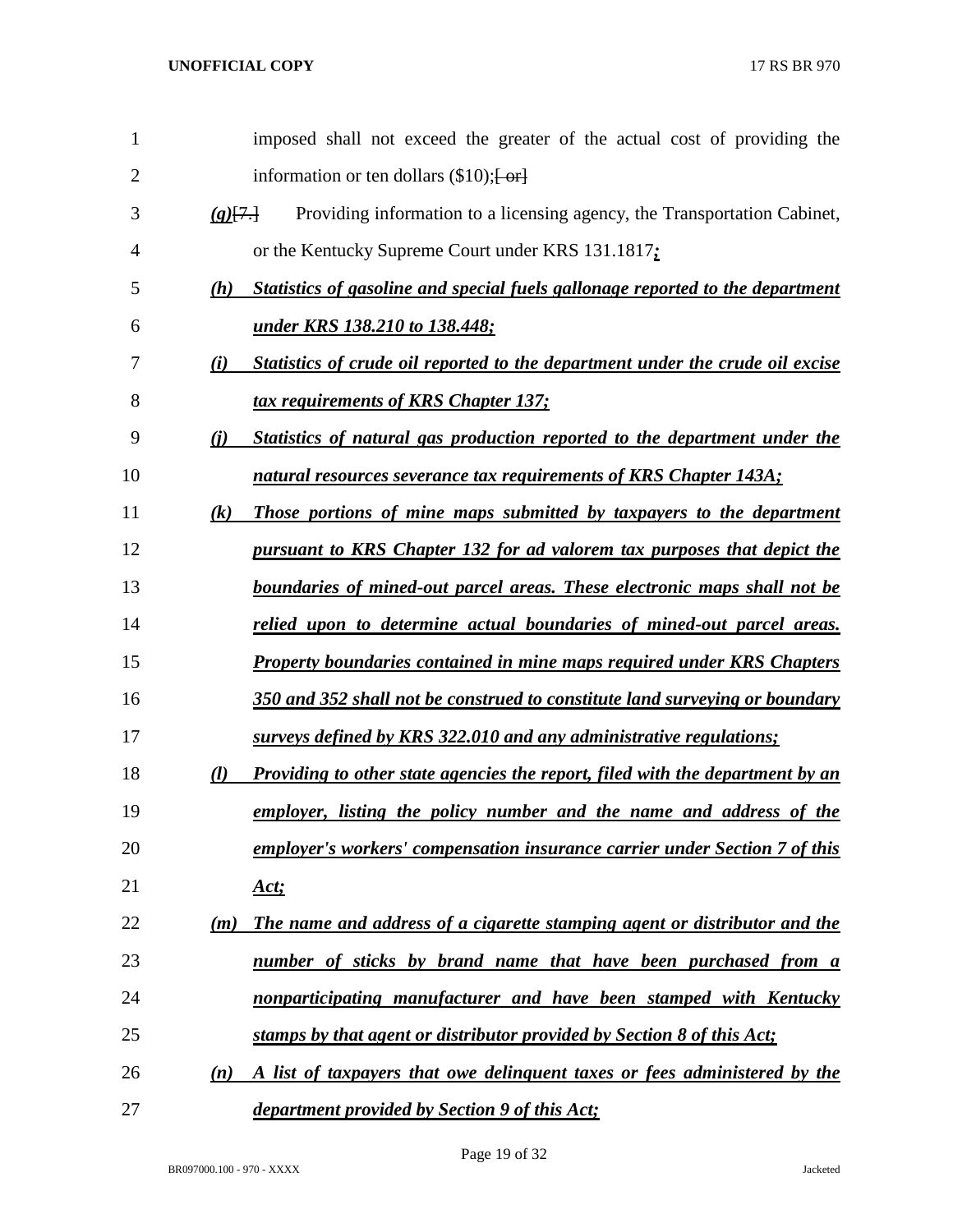| 1  | <u>Providing any utility gross receipts license tax return information that is</u><br>$\boldsymbol{\omega}$ |
|----|-------------------------------------------------------------------------------------------------------------|
| 2  | necessary to administer the provisions of KRS 160.613 to 160.617 to                                         |
| 3  | applicable school districts on a confidential basis;                                                        |
| 4  | Information made available by the department, for official use only and on<br>(p)                           |
| 5  | a confidential basis, to the proper officer, agency, board or commission of                                 |
| 6  | this state, any Kentucky city or county, any other state, or the federal                                    |
| 7  | government, under reciprocal agreements whereby the department shall                                        |
| 8  | receive similar or useful information in return; or                                                         |
| 9  | <b>Providing information to the Legislative Research Commission under:</b><br>(q)                           |
| 10 | <b>KRS</b> 139.519 for purposes of the sales and use tax refund on building<br>1.                           |
| 11 | <u>materials used for disaster recovery;</u>                                                                |
| 12 | <b>KRS</b> 141.436 for purposes of the energy efficiency products credits;<br>2.                            |
| 13 | KRS 141.437 for purposes of the ENERGY STAR home and the<br>3.                                              |
| 14 | <b>ENERGY STAR manufactured home credits;</b>                                                               |
| 15 | <b>Section 11 of this Act for purposes of the distilled spirits credit; or</b>                              |
| 16 | <b>Sections 1 and 2 of this Act for purposes of the scholarship tax credit.</b><br>5.                       |
| 17 | The commissioner shall make available any information for official use only<br>$(3)$ $\{2\}$                |
| 18 | and on a confidential basis to the proper officer, agency, board or commission of                           |
| 19 | this state, any Kentucky county, any Kentucky city, any other state, or the federal                         |
| 20 | government, under reciprocal agreements whereby the department shall receive                                |
| 21 | similar or useful information in return.                                                                    |
| 22 | (3) Statistics of tax-paid gasoline gallonage reported monthly to the department of                         |
| 23 | Revenue under the gasoline excise tax law may be made public by the department.                             |
| 24 | Access to and inspection of information received from the Internal Revenue Service<br>(4)                   |
| 25 | is for department of Revenuel use only, and is restricted to tax administration                             |
| 26 | purposes. <del>[ Notwithstanding the provisions of this section to the contrary,]</del>                     |
| 27 | Information received from the Internal Revenue Service shall not be made available                          |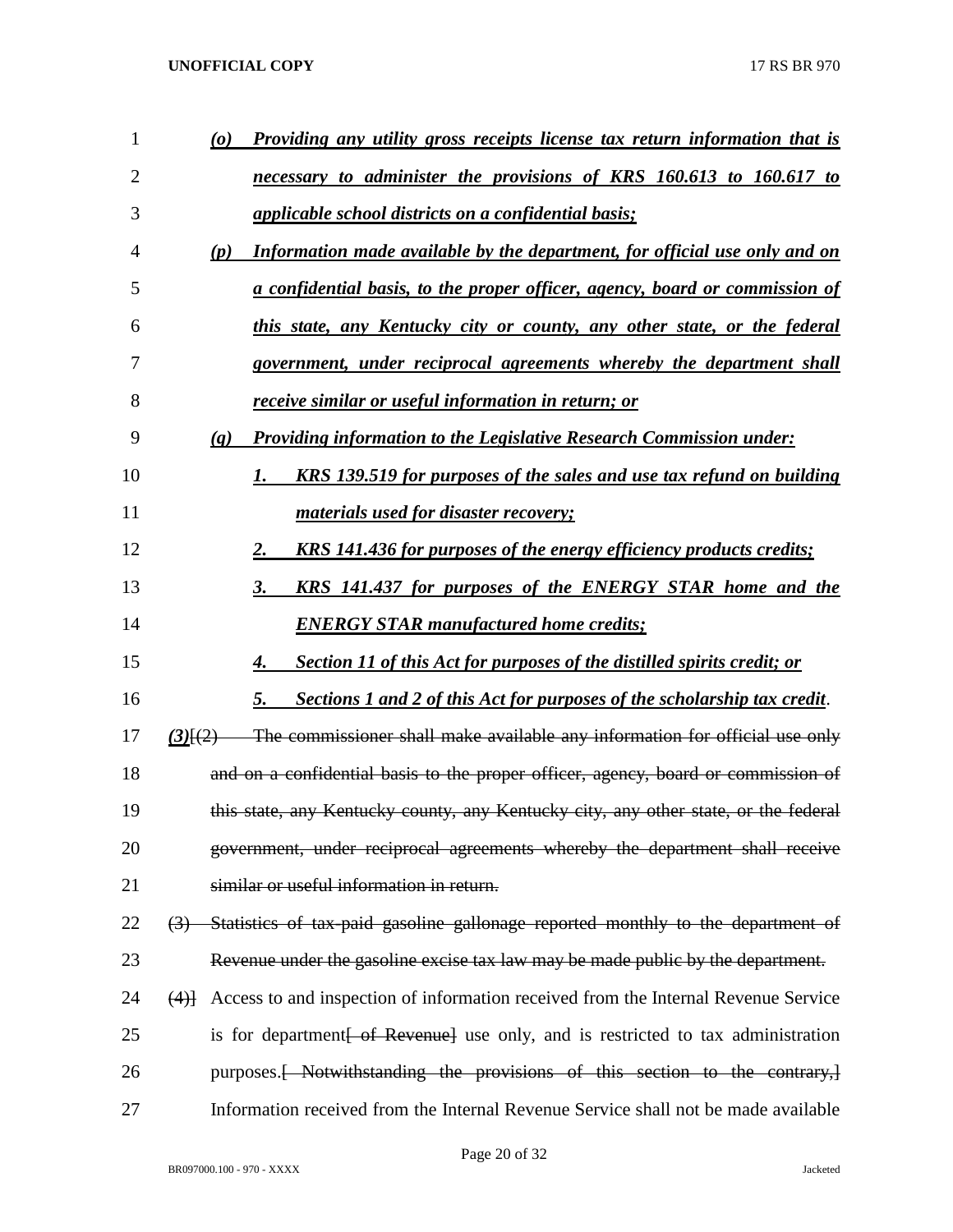to any other agency of state government, or any county, city, or other state, and shall not be inspected intentionally and without authorization by any present secretary or employee of the Finance and Administration Cabinet, commissioner or employee of 4 the department of Revenue, or any other person.

 [(5) Statistics of crude oil as reported to the Department of Revenue under the crude oil excise tax requirements of KRS Chapter 137 and statistics of natural gas production as reported to the Department of Revenue under the natural resources severance tax requirements of KRS Chapter 143A may be made public by the department by release to the Energy and Environment Cabinet, Department for Natural Resources.

 (6) Notwithstanding any provision of law to the contrary, beginning with mine-map submissions for the 1989 tax year, the department may make public or divulge only those portions of mine maps submitted by taxpayers to the department pursuant to KRS Chapter 132 for ad valorem tax purposes that depict the boundaries of mined-14 out parcel areas. These electronic maps shall not be relied upon to determine actual boundaries of mined-out parcel areas. Property boundaries contained in mine maps required under KRS Chapters 350 and 352 shall not be construed to constitute land surveying or boundary surveys as defined by KRS 322.010 and any administrative regulations promulgated thereto.

19 (7) Notwithstanding any other provision of the Kentucky Revised Statutes, The 20 department may divulge to the applicable school districts on a confidential basis any 21 utility gross receipts license tax return information that is necessary to administer 22 the provisions of KRS 160.613 to 160.617.

23 Section 7. KRS 131.135 is amended to read as follows:

24 [(1) ]Each employer subject to KRS Chapter 342 shall file annually with the 25 department of Revenue, in accordance with administrative regulations, a report 26 providing the policy number and the name and address of the employer's workers' 27 compensation insurance carrier.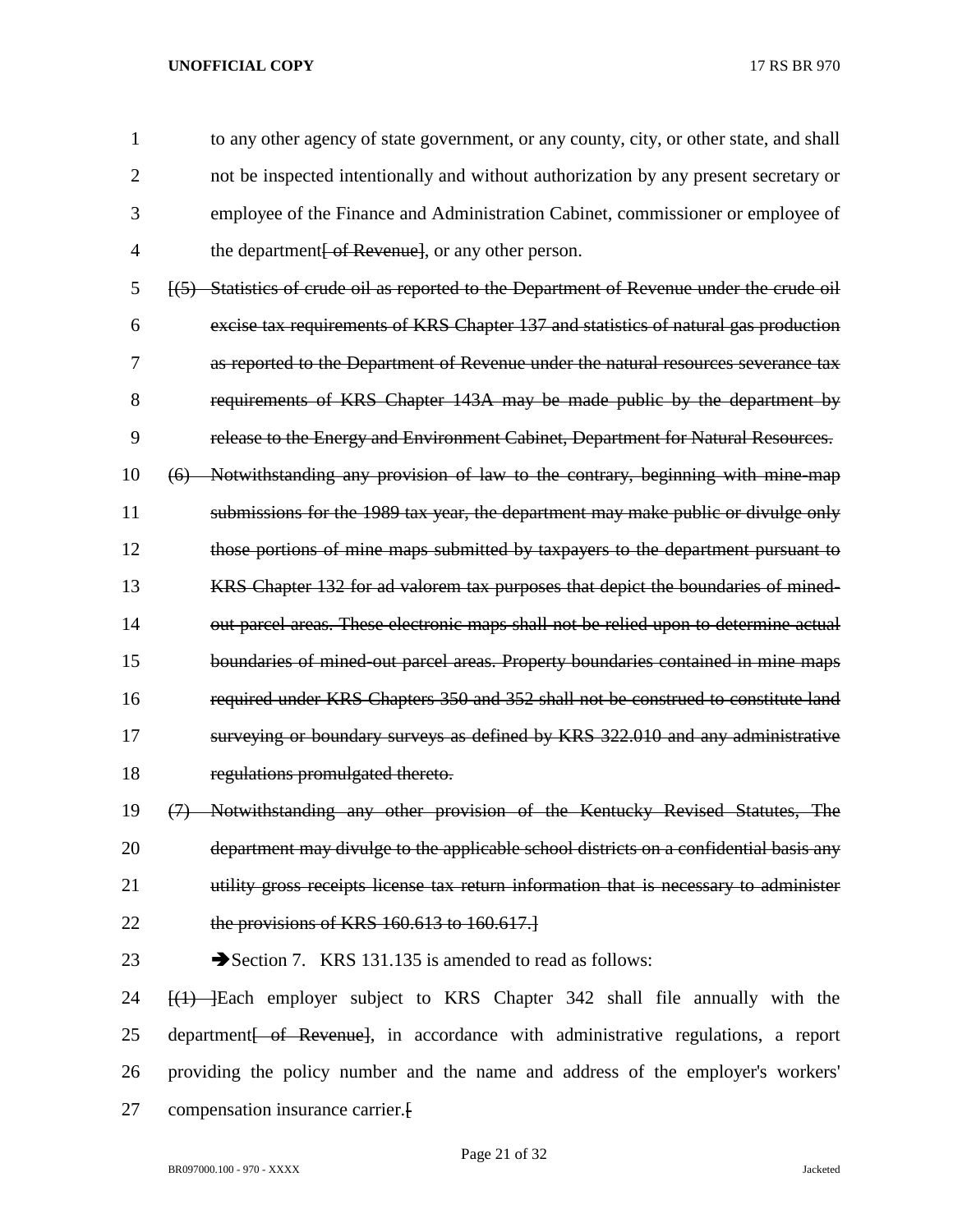- (2) The report may be made available to other state agencies notwithstanding the confidentiality provisions of KRS 131.190.]
- 

3 Section 8. KRS 131.618 is amended to read as follows:

4 (1) [Notwithstanding KRS 131.190, The commissioner is authorized to disclose to the Attorney General the name and address of a stamping agent or distributor and the number of sticks by brand name that have been purchased from a nonparticipating manufacturer and have been stamped with Kentucky stamps by that agent or distributor. The Attorney General may share this information with federal, other state, or local agencies only for the purposes of enforcement of KRS 131.600 to 131.630 or corresponding laws of other states. The Attorney General is further authorized to disclose to a nonparticipating manufacturer or its importers this information that has been provided by a stamping agent regarding the purchases from that nonparticipating manufacturer or its importers. This information provided by a stamping agent may be used in any enforcement action against the nonparticipating manufacturer or its importers by the Attorney General.

 (2) In addition to the information required to be submitted pursuant to KRS 131.608, 131.614, and 131.620, the Attorney General or the commissioner may require a stamping agent, distributor, participating manufacturer, nonparticipating manufacturer, or a nonparticipating manufacturer's importers to submit any additional information including but not limited to samples of the packaging or labeling of each brand family as is necessary to enable the Attorney General to determine whether the participating manufacturer or the nonparticipating manufacturer and its importers are in compliance with KRS 131.600 to 131.630.

24 Section 9. KRS 131.650 is amended to read as follows:

 (1) [Notwithstanding the provisions of KRS 131.190 or any other confidentiality law to 26 the contrary, The department may publish a list or lists of taxpayers that owe 27 delinquent taxes or fees administered by the department of Revenuel, and that meet

Page 22 of 32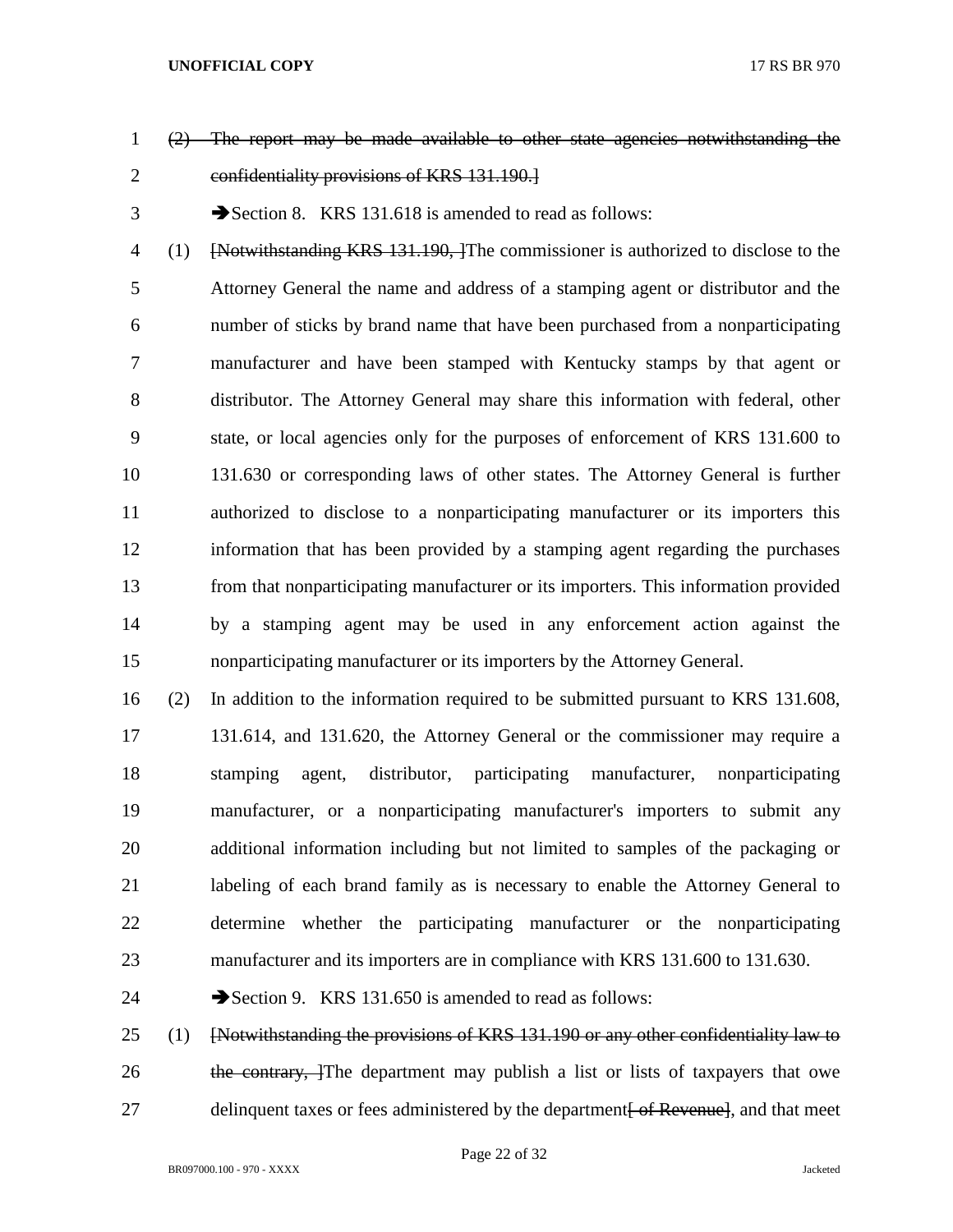1 the requirements of KRS 131.652. (2) For purposes of this section, a taxpayer may be included on a list if: (a) The taxes or fees owed remain unpaid at least forty-five (45) days after the dates they became due and payable; and (b) A tax lien or judgment lien has been filed of public record against the taxpayer before notice is given under KRS 131.654. (3) In the case of listed taxpayers that are business entities, the department[ of 8 Revenue] may also list the names of responsible persons assessed pursuant to KRS 136.565, 138.885, 139.185, 141.340, and 142.357 for listed liabilities, who are not protected from publication by subsection (2) of this section, and for whom the requirements of KRS 131.652 are satisfied with regard to the personal assessment. (4) Before any list is published under this section, the department shall document that each of the conditions for publication as provided in this section has been satisfied, and that procedures were followed to ensure the accuracy of the list and notice was given to the affected taxpayers. 16 Section 10. KRS 131.990 is amended to read as follows: (1) Any person who fails or refuses to obey a subpoena or order of the Kentucky Board of Tax Appeals made pursuant to KRS Chapter 13B shall be fined not less than twenty-five dollars (\$25) nor more than five hundred dollars (\$500). (2) (a) Any person who violates the intentional unauthorized inspection provisions of KRS 131.190(1) shall be fined not more than five hundred dollars (\$500) or imprisoned for not more than six (6) months, or both. (b) Any person who violates the provisions of KRS 131.190(1) by divulging confidential taxpayer information shall be fined not more than one thousand 25 dollars (\$1,000) or imprisoned for not more than one (1) year, or both. (c) Any person who violates the intentional unauthorized inspection provisions of KRS 131.190*(3)*[(4)] shall be fined not more than one thousand dollars

Page 23 of 32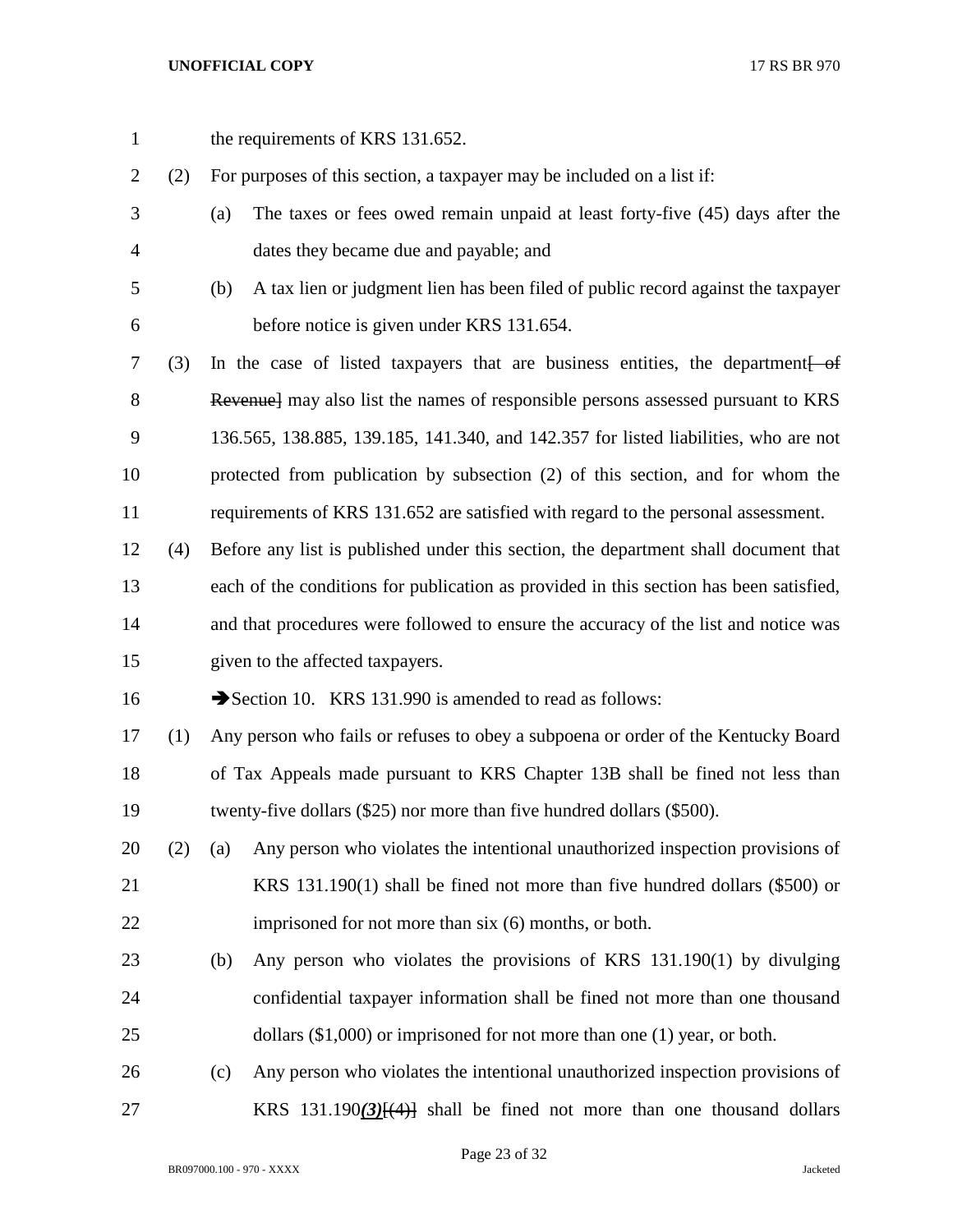| $\mathbf{1}$   |     | $($1,000)$ or imprisoned for not more than one $(1)$ year, or both.                    |
|----------------|-----|----------------------------------------------------------------------------------------|
| $\overline{2}$ |     | Any person who violates the provisions of KRS $131.190(3)[(4)]$ by divulging<br>(d)    |
| 3              |     | confidential taxpayer information shall be fined not more than five thousand           |
| $\overline{4}$ |     | dollars $(\$5,000)$ or imprisoned for not more than five $(5)$ years, or both.         |
| 5              |     | Any present secretary or employee of the Finance and Administration Cabinet,<br>(e)    |
| 6              |     | commissioner or employee of the department, member of a county board of                |
| 7              |     | assessment appeals, property valuation administrator or employee, or any               |
| 8              |     | other person, who violates the provisions of KRS 131.190(1) or $(3)$ [ $(4)$ ] may,    |
| 9              |     | in addition to the penalties imposed under this subsection, be disqualified and        |
| 10             |     | removed from office or employment.                                                     |
| 11             | (3) | Any person who willfully fails to comply with the rules and regulations                |
| 12             |     | promulgated by the department for the administration of delinquent tax collections     |
| 13             |     | shall be fined not less than twenty dollars (\$20) nor more than one thousand dollars  |
| 14             |     | (\$1,000).                                                                             |
| 15             | (4) | Any person who fails to do any act required or does any act forbidden by KRS           |
| 16             |     | 131.210 shall be fined not less than ten dollars (\$10) nor more than five hundred     |
| 17             |     | dollars (\$500).                                                                       |
| 18             | (5) | Any person who fails to comply with the provisions of KRS 131.155 shall, unless it     |
| 19             |     | is shown to the satisfaction of the department that the failure is due to reasonable   |
| 20             |     | cause, pay a penalty of one-half of one percent $(0.5\%)$ of the amount that should    |
| 21             |     | have been remitted under the provisions of KRS 131.155 for each failure to comply.     |
| 22             | (6) | Any person or financial institution that fails to comply with the provisions of<br>(a) |
| 23             |     | KRS 131.672 and 131.674 within ninety (90) days after notification by the              |
| 24             |     | department shall, unless the failure is due to reasonable cause as defined in          |
| 25             |     | KRS 131.010, be fined not less than one thousand dollars $(\text{\$1,000})$ and no     |
| 26             |     | more than five thousand dollars (\$5,000) for each full month of                       |
| 27             |     | noncompliance. The fine shall begin on the first day of the month beginning            |

Page 24 of 32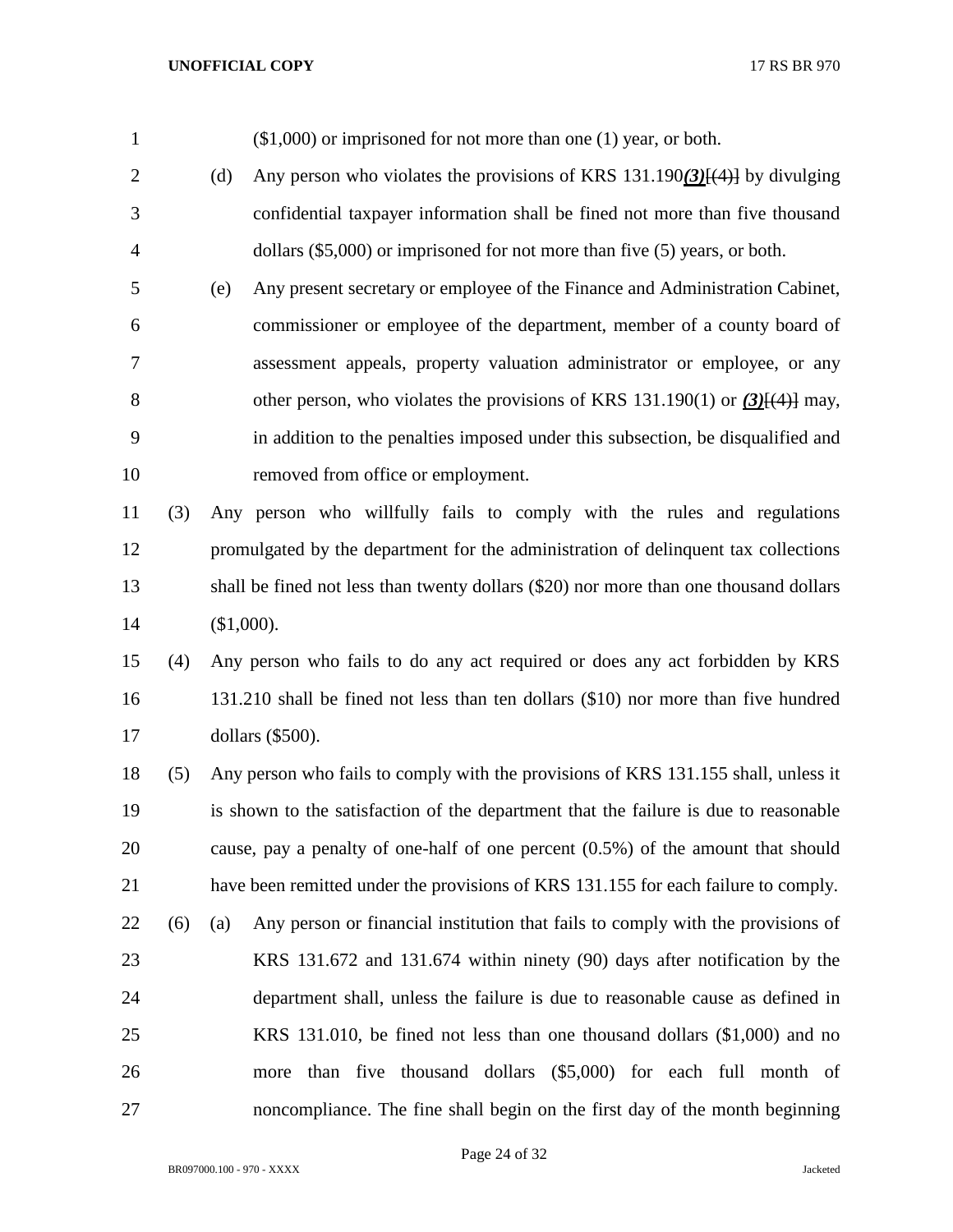1 after the expiration of the ninety (90) days.

 (b) Any financial institution that fails or refuses to comply with the provisions of KRS 131.672 and 131.674 within one hundred twenty (120) days after the notification by the department shall, unless the failure is due to reasonable cause as defined in KRS 131.010, forfeit its right to do business within the Commonwealth, unless and until the financial institution is in compliance. Upon notification by the department, the commissioner of the Department of Financial Institutions shall, as applicable, revoke the authority of the financial institution or its agents to do business in the Commonwealth.

 (7) Any taxpayer or tax return preparer who fails or refuses to comply with the provisions of KRS 131.250 or an administrative regulation promulgated under KRS 131.250 shall, unless it is shown to the satisfaction of the department that the failure is due to reasonable cause, pay a return processing fee of ten dollars (\$10) for each return not filed as required.

15 Section 11. KRS 141.389 is amended to read as follows:

 (1) (a) There shall be allowed a nonrefundable and nontransferable credit to each taxpayer paying the distilled spirits ad valorem tax as follows:

- 18 1. For taxable years beginning on or after January 1, 2015, and before December 31, 2015, the credit shall be equal to twenty percent (20%) of the tax assessed under KRS 132.160 and paid under KRS 132.180 on a 21 timely basis;
- 2. For taxable years beginning on or after January 1, 2016, and before December 31, 2016, the credit shall be equal to forty percent (40%) of the tax assessed under KRS 132.160 and paid under KRS 132.180 on a 25 timely basis;
- 3. For taxable years beginning on or after January 1, 2017, and before December 31, 2017, the credit shall be equal to sixty percent (60%) of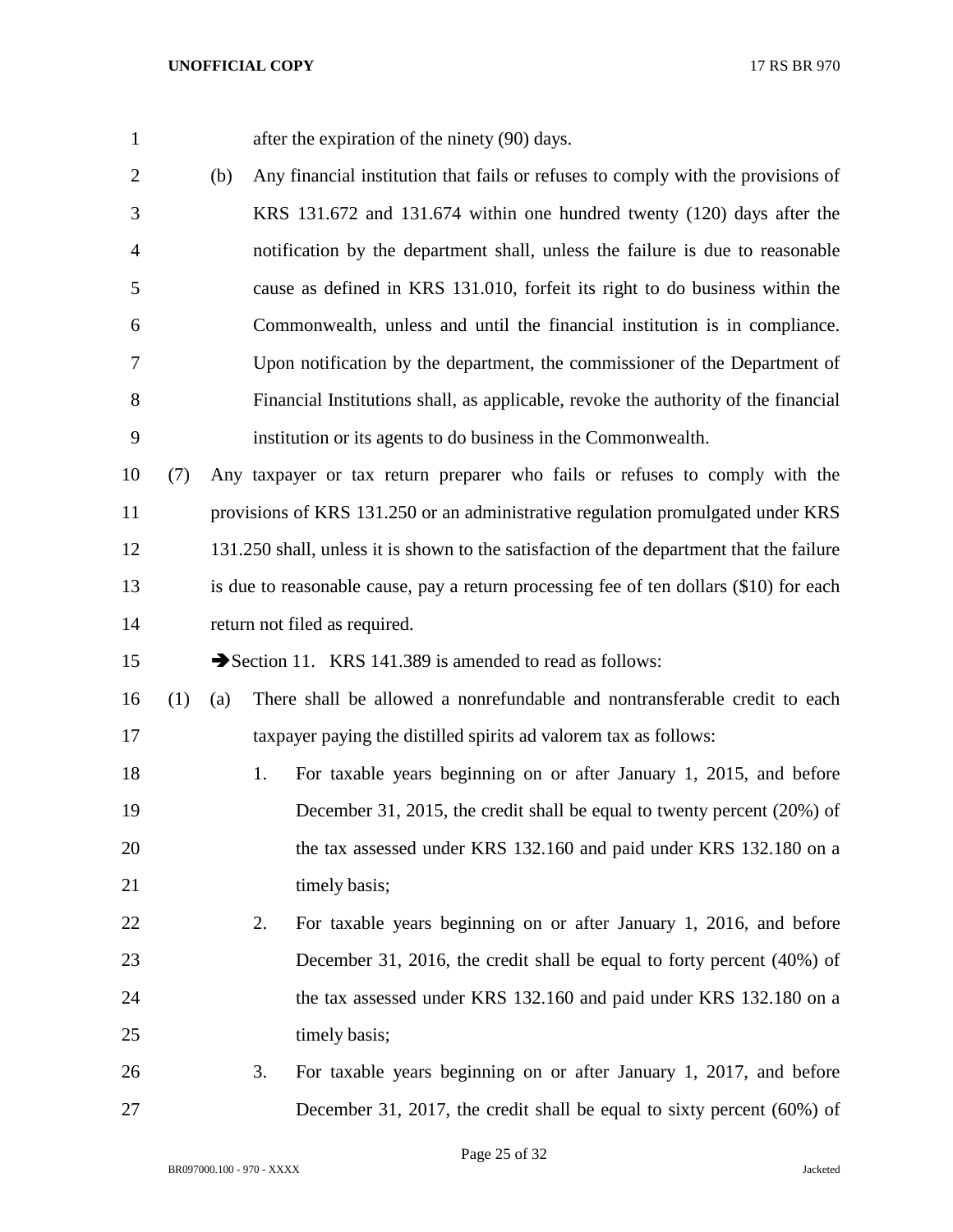| $\mathbf{1}$   |     |     |    | the tax assessed under KRS 132.160 and paid under KRS 132.180 on a                    |
|----------------|-----|-----|----|---------------------------------------------------------------------------------------|
| $\overline{2}$ |     |     |    | timely basis;                                                                         |
| 3              |     |     | 4. | For taxable years beginning on or after January 1, 2018, and before                   |
| $\overline{4}$ |     |     |    | December 31, 2018, the credit shall be equal to eighty percent (80%) of               |
| 5              |     |     |    | the tax assessed under KRS 132.160 and paid under KRS 132.180 on a                    |
| 6              |     |     |    | timely basis; and                                                                     |
| 7              |     |     | 5. | For taxable years beginning on or after January 1, 2019, the credit shall             |
| 8              |     |     |    | be equal to one hundred percent (100%) of the tax assessed under KRS                  |
| 9              |     |     |    | 132.160 and paid under KRS 132.180 on a timely basis.                                 |
| 10             |     | (b) |    | The credit shall be applied both to the income tax imposed under KRS                  |
| 11             |     |     |    | 141.020 or 141.040 and to the limited liability entity tax imposed under KRS          |
| 12             |     |     |    | 141.0401, with the ordering of the credits as provided in KRS 141.0205.               |
| 13             | (2) |     |    | The amount of distilled spirits credit allowed under subsection (1) of this section   |
| 14             |     |     |    | shall be used only for capital improvements at the premises of the distiller licensed |
| 15             |     |     |    | pursuant to KRS Chapter 243. As used in this subsection, "capital improvement"        |
| 16             |     |     |    | means any costs associated with:                                                      |
| 17             |     | (a) |    | Construction, replacement, or remodeling of warehouses or facilities;                 |
| 18             |     | (b) |    | Purchases of barrels and pallets used for the storage and aging of distilled          |
| 19             |     |     |    | spirits in maturing warehouses;                                                       |
| 20             |     | (c) |    | Acquisition, construction, or installation of equipment for the use in the            |
| 21             |     |     |    | manufacture, bottling, or shipment of distilled spirits;                              |
| 22             |     | (d) |    | Addition or replacement of access roads or parking facilities; and                    |
| 23             |     | (e) |    | Construction, replacement, or remodeling of facilities to market or promote           |
| 24             |     |     |    | tourism, including but not limited to a visitor's center.                             |
| 25             | (3) |     |    | The distilled spirits credit allowed under subsection (1) of this section:            |
| 26             |     | (a) |    | May be accumulated for multiple taxable years;                                        |
| 27             |     | (b) |    | Shall be claimed on the return of the taxpayer filed for the taxable year during      |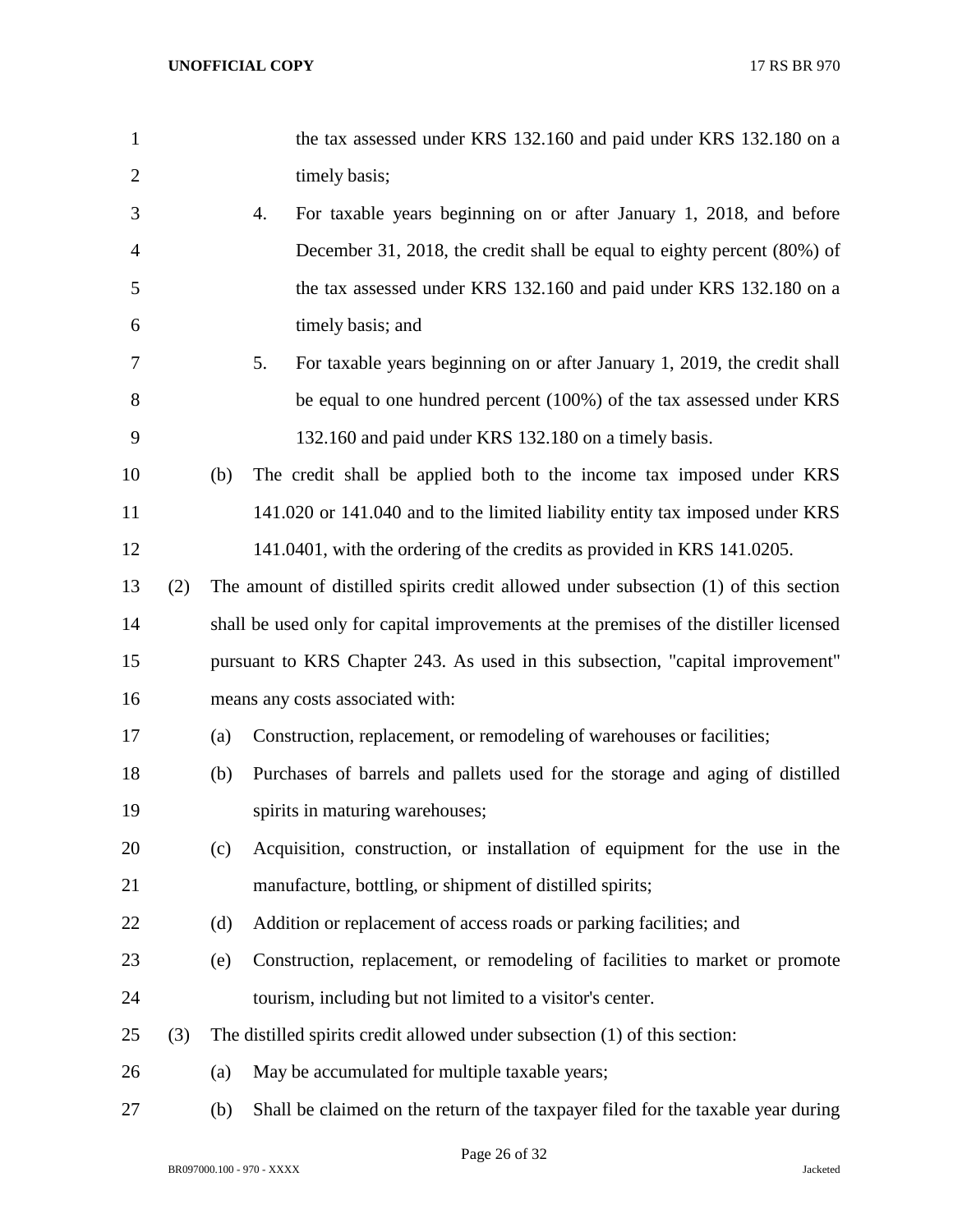| $\mathbf{1}$   |     |     | which the credits were used pursuant to subsection (2) of this section; and             |  |  |  |
|----------------|-----|-----|-----------------------------------------------------------------------------------------|--|--|--|
| $\overline{2}$ |     | (c) | Shall not include:                                                                      |  |  |  |
| 3              |     |     | Any delinquent tax paid to the Commonwealth; or<br>1.                                   |  |  |  |
| $\overline{4}$ |     |     | Any interest, fees, or penalty paid to the Commonwealth.<br>2.                          |  |  |  |
| 5              | (4) | (a) | Before the distilled spirits credit shall be allowed on any return, the capital         |  |  |  |
| 6              |     |     | improvements required by subsection (2) of this section shall be completed              |  |  |  |
| $\tau$         |     |     | and specifically associated with the credit allowed on the return.                      |  |  |  |
| $8\,$          |     | (b) | The amount of distilled spirits credit allowed shall be recaptured if the capital       |  |  |  |
| $\overline{9}$ |     |     | improvement associated with the credit is sold or otherwise disposed of prior           |  |  |  |
| 10             |     |     | to the exhaustion of the useful life of the asset for Kentucky depreciation             |  |  |  |
| 11             |     |     | purposes.                                                                               |  |  |  |
| 12             |     | (c) | If the allowed credit is associated with multiple capital improvements, and not         |  |  |  |
| 13             |     |     | all capital improvements are sold or otherwise disposed of, the distilled spirits       |  |  |  |
| 14             |     |     | credit shall be prorated based on the cost of the capital improvement sold over         |  |  |  |
| 15             |     |     | the total cost of all improvements associated with the credit.                          |  |  |  |
| 16             | (5) |     | If the taxpayer is a pass-through entity, the taxpayer may apply the credit against the |  |  |  |
| 17             |     |     | limited liability entity tax imposed by KRS 141.0401, and shall pass the credit         |  |  |  |
| 18             |     |     | through to its members, partners, or shareholders in the same proportion as the         |  |  |  |
| 19             |     |     | distributive share of income or loss is passed through.                                 |  |  |  |
| 20             | (6) |     | The department may promulgate an administrative regulation pursuant to KRS              |  |  |  |
| 21             |     |     | Chapter 13A to implement the allowable credit under this section, require the filing    |  |  |  |
| 22             |     |     | of forms designed by the department, and require specific information for the           |  |  |  |
| 23             |     |     | evaluation of the credit taken by any taxpayer.                                         |  |  |  |
| 24             | (7) |     | [Notwithstanding KRS 131.190, ]No later than September 1, 2016, and annually            |  |  |  |
| 25             |     |     | thereafter, the department shall report to the Interim Joint Committee on               |  |  |  |
| 26             |     |     | Appropriations and Revenue:                                                             |  |  |  |
| 27             |     | (a) | The name of each taxpayer taking the credit permitted by subsection (1) of              |  |  |  |

Page 27 of 32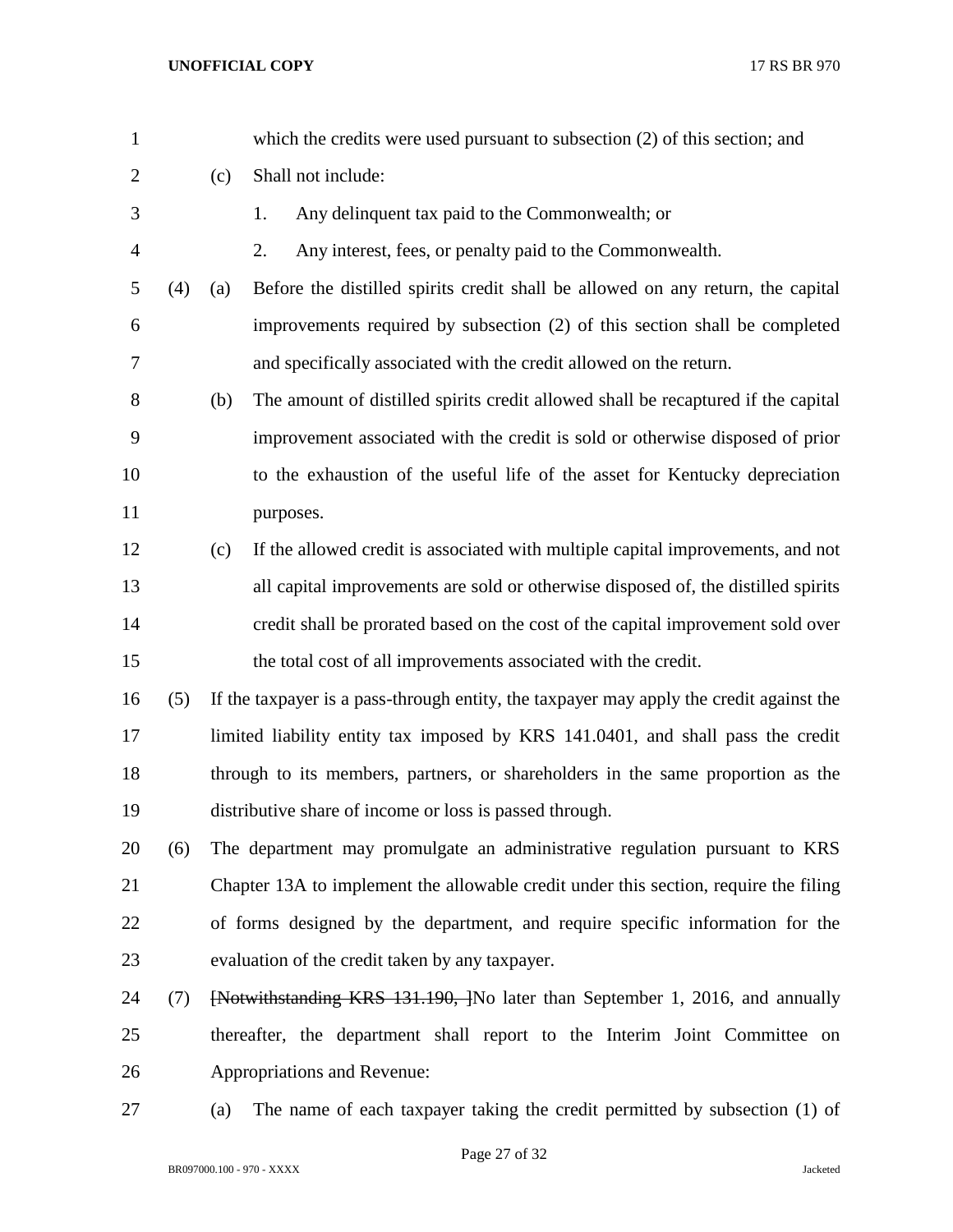| $\mathbf{1}$ |     |        | this section;                                                                       |
|--------------|-----|--------|-------------------------------------------------------------------------------------|
| 2            |     | (b)    | The amount of credit taken by that taxpayer; and                                    |
| 3            |     | (c)    | The type of capital improvement made for which the credit is claimed.               |
| 4            |     |        | Section 12. KRS 131.020 is amended to read as follows:                              |
| 5            | (1) |        | The department [ of Revenue], headed by a commissioner appointed by the secretary   |
| 6            |     |        | with the approval of the Governor, shall be organized into the following functional |
| 7            |     | units: |                                                                                     |
| 8            |     | (a)    | Office of the Commissioner <del>[ of the Department of Revenue]</del> , which shall |
| 9            |     |        | consist of:                                                                         |
| 10           |     |        | The Division of Special Investigations, headed by a division director<br>1.         |
| 11           |     |        | who shall report to the commissioner. The division shall investigate                |
| 12           |     |        | alleged violations of the tax laws and recommend criminal prosecution               |
| 13           |     |        | of the laws as warranted; and                                                       |
| 14           |     |        | The Division of Taxpayer Ombudsman, headed by a division director<br>2.             |
| 15           |     |        | who is appointed by the secretary pursuant to KRS 12.050, and who                   |
| 16           |     |        | shall report to the commissioner. The division shall perform those duties           |
| 17           |     |        | set out in KRS 131.083;                                                             |
| 18           |     | (b)    | Office of Processing and Enforcement, headed by an executive director who           |
| 19           |     |        | shall report directly to the commissioner. The office shall be responsible for      |
| 20           |     |        | processing documents, depositing funds, collecting debt payments, and               |
| 21           |     |        | coordinating, planning, and implementing a data integrity strategy. The office      |
| 22           |     |        | shall consist of the:                                                               |
| 23           |     |        | Division of Operations, which shall be responsible for opening all tax<br>1.        |
| 24           |     |        | returns, preparing the returns for data capture, coordinating the data              |
| 25           |     |        | capture process, depositing receipts, maintaining tax data, and assisting           |
| 26           |     |        | other state agencies with similar operational aspects as negotiated                 |
| 27           |     |        | between the department and the other agency;                                        |

Page 28 of 32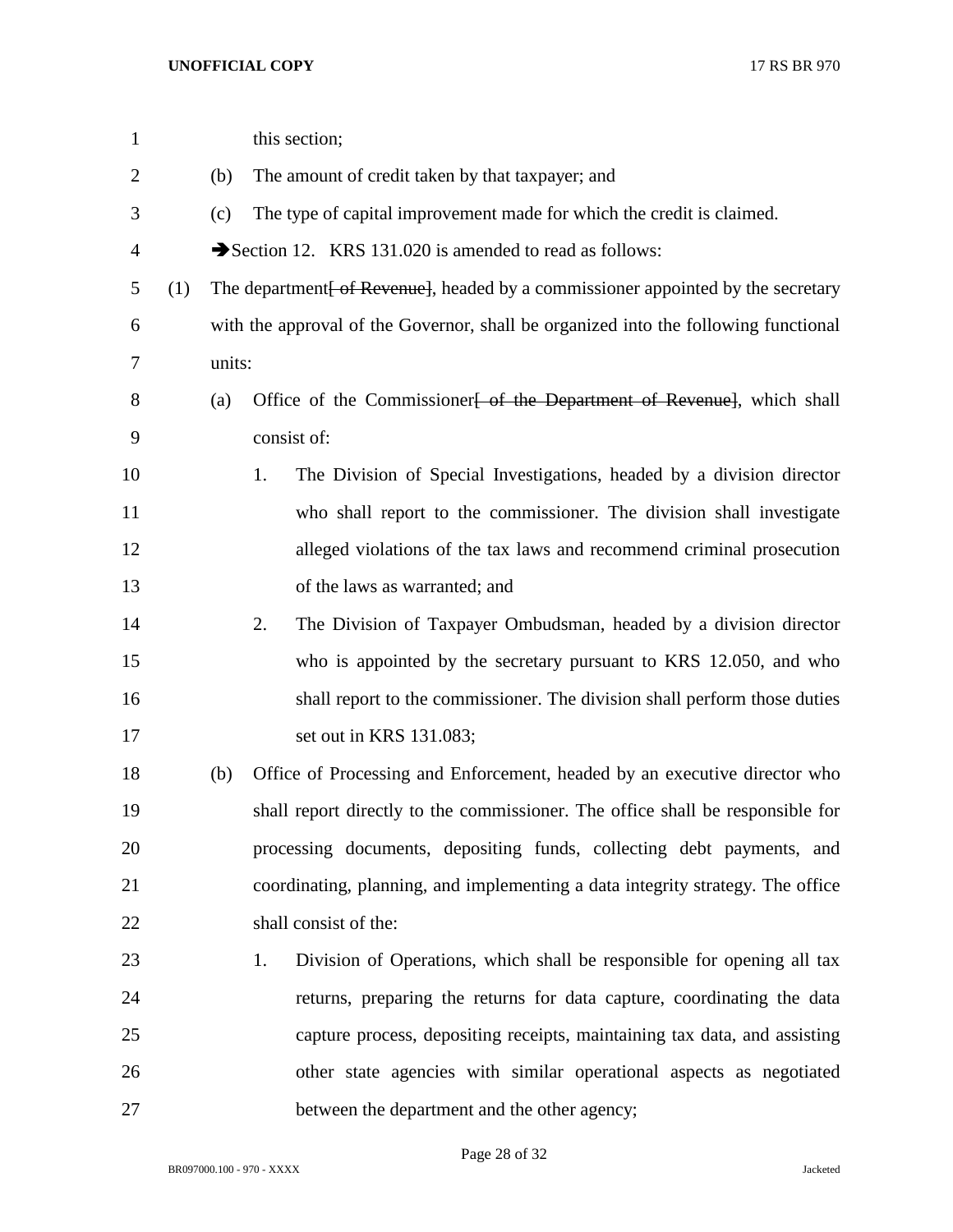| $\mathbf{1}$   |     | 2. | Division of Collections, which shall be responsible for initiating all         |
|----------------|-----|----|--------------------------------------------------------------------------------|
| $\overline{2}$ |     |    | collection enforcement activity related to due and owing tax                   |
| 3              |     |    | assessments, including protest resolution, and for assisting other state       |
| $\overline{4}$ |     |    | agencies with similar collection aspects as negotiated between the             |
| 5              |     |    | department and the other state agency;                                         |
| 6              |     | 3. | Division of Registration and Data Integrity, which shall be responsible        |
| 7              |     |    | for registering businesses for tax purposes, ensuring that the data entered    |
| 8              |     |    | into the department's tax systems is accurate and complete, and assisting      |
| 9              |     |    | the taxing areas in proper procedures to ensure the accuracy of the data       |
| 10             |     |    | over time; and                                                                 |
| 11             |     | 4. | Division of Protest Resolution, which shall be responsible for ensuring        |
| 12             |     |    | an independent review of tax disputes. The division shall administer the       |
| 13             |     |    | protest functions for the department from office resolution through court      |
| 14             |     |    | action;                                                                        |
| 15             | (c) |    | Office of Property Valuation, [. The Office of Property Valuation shall be]    |
| 16             |     |    | headed by an executive director who shall report directly to the commissioner. |
| 17             |     |    | The office shall consist of the:                                               |
| 18             |     | 1. | Division of Local Support, which shall be responsible for providing            |
| 19             |     |    | supervision, assistance, and training to the property valuation                |
| 20             |     |    | administrators and sheriffs within the Commonwealth;                           |
| 21             |     | 2. | Division of State Valuation, which shall be responsible for providing          |
| 22             |     |    | assessments of public service companies and motor vehicles, and                |
| 23             |     |    | providing assistance to property valuation administrators and sheriffs         |
| 24             |     |    | with the administration of tangible and omitted property taxes within the      |
| 25             |     |    | Commonwealth; and                                                              |
| 26             |     | 3. | Division of Minerals Taxation and Geographical Information System              |
| 27             |     |    | Services, which shall be responsible for providing geographical                |

Page 29 of 32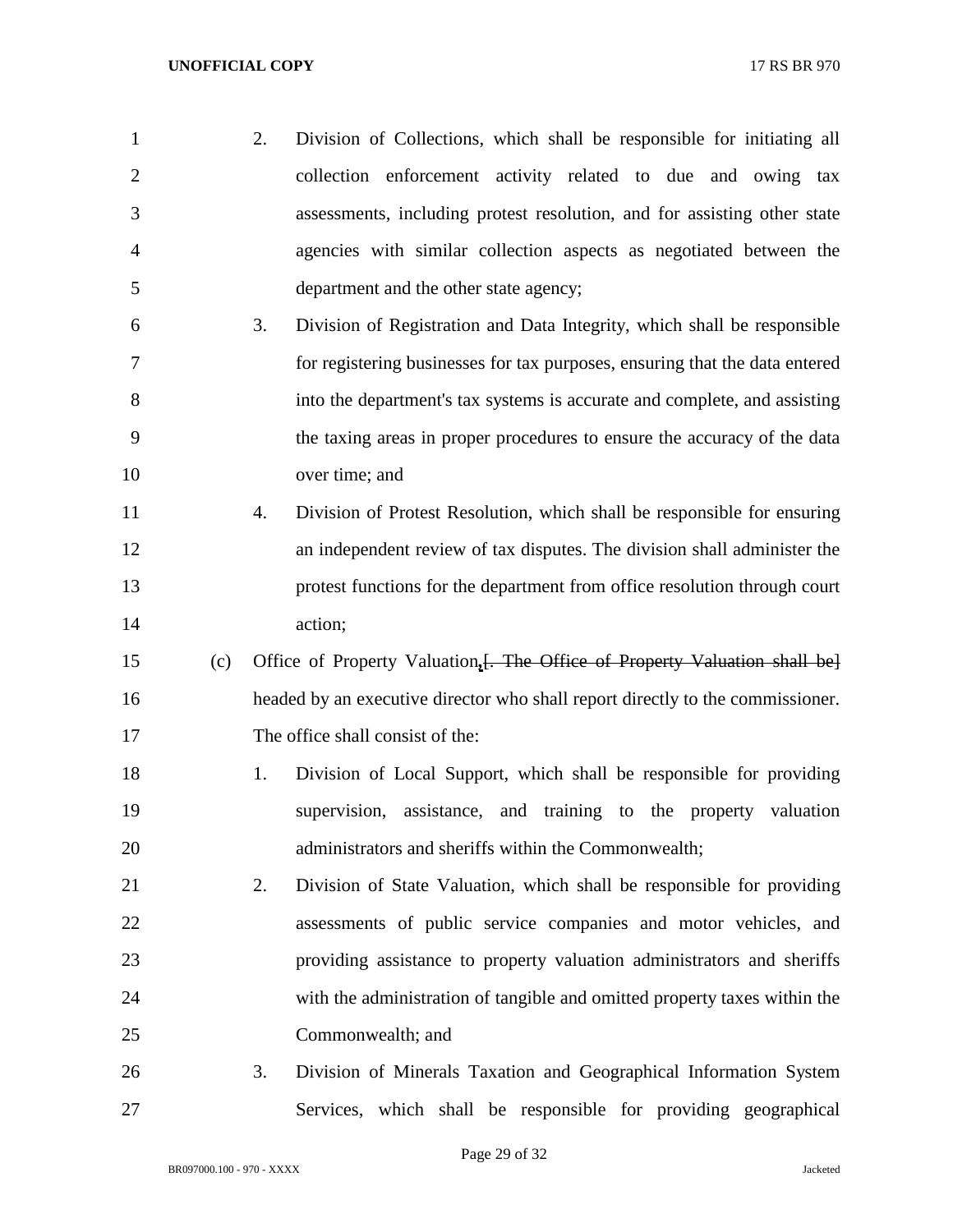| $\mathbf{1}$   |     | information system mapping support, ensuring proper filing of severance          |
|----------------|-----|----------------------------------------------------------------------------------|
| $\overline{2}$ |     | tax returns, ensuring consistency of unmined coal assessments, and               |
| 3              |     | gathering and providing data to properly assess minerals to the property         |
| $\overline{4}$ |     | valuation administrators within the Commonwealth;                                |
| 5              | (d) | Office of Sales and Excise Taxes, headed by an executive director who shall      |
| 6              |     | report directly to the commissioner. The office shall administer all matters     |
| 7              |     | relating to sales and use taxes and miscellaneous excise taxes, including but    |
| 8              |     | not limited to technical tax research, compliance, taxpayer assistance, tax-     |
| 9              |     | specific training, and publications. The office shall consist of the:            |
| 10             |     | 1.<br>Division of Sales and Use Tax, which shall administer the sales and use    |
| 11             |     | tax; and                                                                         |
| 12             |     | Division of Miscellaneous Taxes, which shall administer various other<br>2.      |
| 13             |     | taxes, including but not limited to alcoholic beverage taxes; cigarette          |
| 14             |     | enforcement fees, stamps, meters, and taxes; gasoline tax; bank                  |
| 15             |     | franchise tax; inheritance and estate tax; insurance premiums and                |
| 16             |     | insurance surcharge taxes; motor vehicle tire fees and usage taxes; and          |
| 17             |     | special fuels taxes;                                                             |
| 18             | (e) | Office of Income Taxation, headed by an executive director who shall report      |
| 19             |     | directly to the commissioner. The office shall administer all matters related to |
| 20             |     | income and corporation license taxes, including technical tax research,          |
| 21             |     | compliance, taxpayer assistance, tax-specific training, and publications. The    |
| 22             |     | office shall consist of the:                                                     |
| 23             |     | Division of Individual Income Tax, which shall administer the following<br>1.    |
| 24             |     | individual income, fiduciary, and employer<br>returns:<br>taxes<br><b>or</b>     |
| 25             |     | withholding; and                                                                 |
| 26             |     | Division of Corporation Tax, which shall administer the corporation<br>2.        |
| 27             |     | income tax, corporation license tax, pass-through entity withholding,            |

Page 30 of 32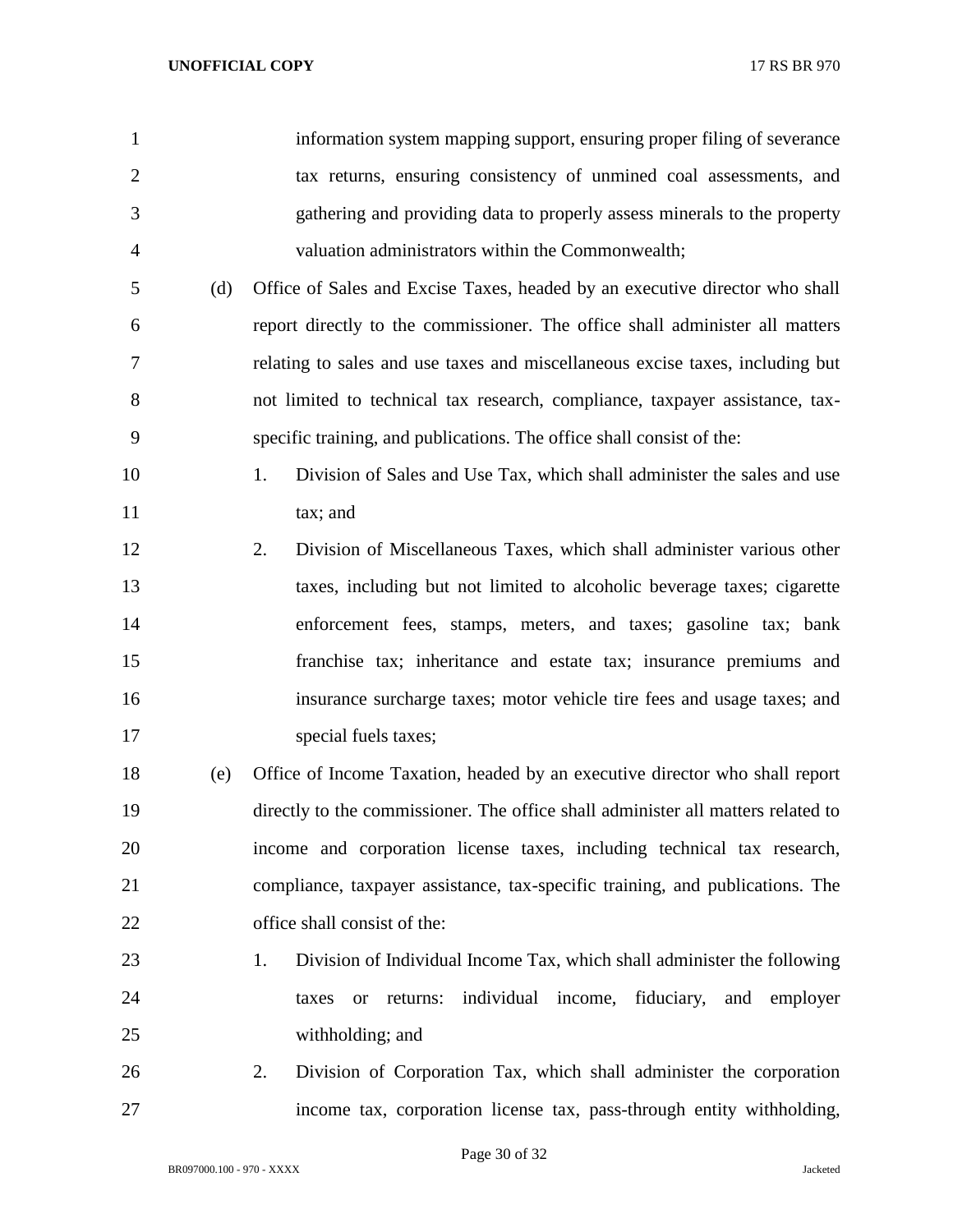| 1              |     | and pass-through entity reporting requirements; and                                     |
|----------------|-----|-----------------------------------------------------------------------------------------|
| $\overline{2}$ |     | Office of Field Operations, headed by an executive director who shall report<br>(f)     |
| 3              |     | directly to the commissioner. The office shall manage the regional taxpayer             |
| $\overline{4}$ |     | service centers and the field audit program.                                            |
| 5              | (2) | The functions and duties of the department shall include conducting conferences,        |
| 6              |     | administering taxpayer protests, and settling tax controversies on a fair and           |
| 7              |     | equitable basis, taking into consideration the hazards of litigation to the             |
| 8              |     | Commonwealth of Kentucky and the taxpayer. The mission of the department shall          |
| 9              |     | be to afford an opportunity for taxpayers to have an independent informal review of     |
| 10             |     | the determinations of the audit functions of the department, and to attempt to fairly   |
| 11             |     | and equitably resolve tax controversies at the administrative level.                    |
| 12             | (3) | The department shall maintain an accounting structure for the one hundred twenty        |
| 13             |     | (120) property valuation administrators' offices across the Commonwealth in order       |
| 14             |     | to facilitate use of the state payroll system and the budgeting process.                |
| 15             | (4) | Except as provided in KRS 131.190 $(3)$ [ $(4)$ ], the department shall fully cooperate |
| 16             |     | with and make tax information available as prescribed under KRS $131.190(2)(p)$ to      |
| 17             |     | the Governor's Office for Economic Analysis as necessary for the office to perform      |
| 18             |     | the tax administration function established in KRS 42.410.                              |
| 19             |     | (5) Executive directors and division directors established under this section shall be  |
| 20             |     | appointed by the secretary with the approval of the Governor.                           |
| 21             |     | SECTION 13. A NEW SECTION OF KRS CHAPTER 156 IS CREATED TO                              |
| 22             |     | <b>READ AS FOLLOWS</b>                                                                  |
| 23             | (1) | As used in this section:                                                                |
| 24             |     | "Nonpublic school" means a nonpublic kindergarten, elementary, or<br>(a)                |
| 25             |     | secondary school located in this state;                                                 |
| 26             |     | "Qualified scholarship-granting organization" has the same meaning as in<br>(b)         |
| 27             |     | <b>Section 1 of this Act; and</b>                                                       |

Page 31 of 32